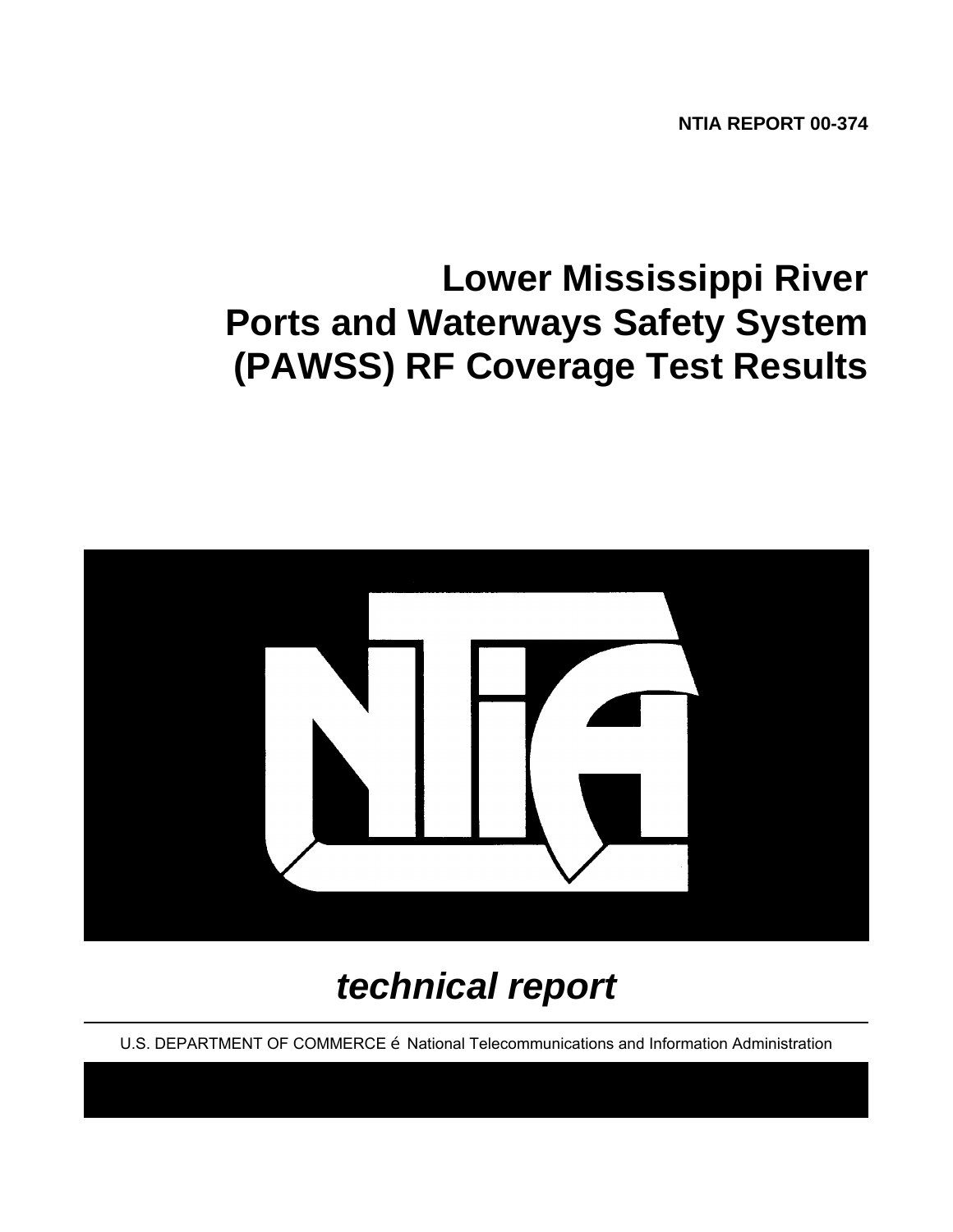**NTIA REPORT 00-374**

# **Lower Mississippi River Ports and Waterways Safety System (PAWSS) RF Coverage Test Results**

**Robert L. Sole Brent Bedford Gary Patrick**



## **U.S. DEPARTMENT OF COMMERCE William Daley, Secretary**

Greg Rohde, Assistant Secretary for Communications and Information

**November 1999**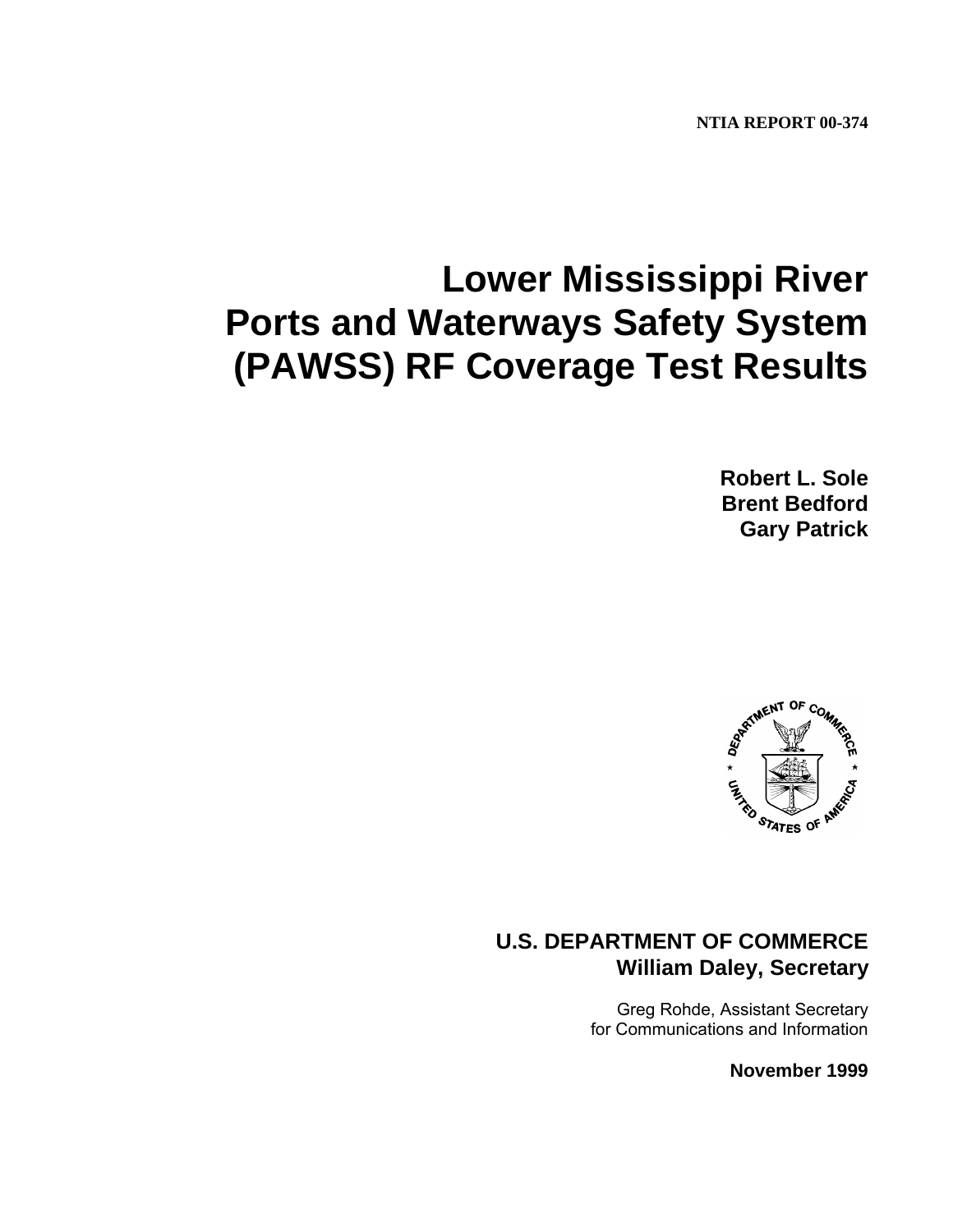#### **Executive Summary**

The Coast Guard plans to operate an Automatic Identification System (AIS) Digital Selective Calling (DSC) based transponder system as part of the Ports and Waterways Safety System (PAWSS) in the lower Mississippi River. The AIS uses two duplex channels for ship-to-shore and shore-to-ship digital data transmissions and a simplex channel for channel management. The duplex channels are identified as AIS working channels.

The PAWSS relies on a combination of voice and AIS working channels in the VHF maritime mobile band to provide signal coverage in the Vessel Traffic Service Area (VTSA). The proposed coverage area for the VTSA encompasses the Mississippi river starting at river mile 255 to the sea buoy located at Southwest Pass and also includes an area in the Gulf of Mexico for ships approaching the sea buoy. Other waterways such as the Mississippi River Gulf Outlet and the Industrial Canal are also included in the proposed VTSA. A contractor has installed government owned equipment at five tower sites along the river to provide the coverage for both the voice and data channels. Each tower provides coverage for part of the VTSA. Before the system can reach operational status, the coverage of the RF portion of the system must be measured and documented.

The Coast Guard funded NTIA to perform coverage tests on the system to examine and evaluate the adequacy of the RF coverage of the channels used for voice and AIS data transmissions. The tests were performed August 4-10, 1999 by NTIA ,Coast Guard, and SETA personnel with vans carrying the necessary test equipment. Two vans were used to make measurements on top of the river levee every three miles. One van went upriver on top of the levee and the other van went down river on top of the levee. For measurements taken in the southern part of the area covered by the tower located at Venice, a ship was used to take measurements down to the sea buoy and out into the Gulf of Mexico.

The objective of these tests was to verify the signal coverage in the VTSA. This was accomplished using quantitative and qualitative methods.

For the quantitative methods, the strength of the signal that was received from each of the five towers on simplex voice channels 11 and 14 was measured. The signal strength of the shore-to-ship side of the duplex AIS working channels 90 and 94 was also measured.

For the qualitative methods, Channel 70 functions were measured by noting the time it took for the transponders to switch to the AIS working channel. For qualitative voice measurements, hand held and fixed mount radios were used to establish communications with personnel at the Vessel Traffic Center (VTC) for each tower on channels 11 and 14 via land lines. The communications were qualitatively rated as good, poor, or bad. To prevent emissions from adjacent towers affecting the tests, each tower was tested with the other four turned off.

During the tests, it was observed that other authorized users were present on the voice channels, the ship-to-shore side of the AIS working channels, and possibly channel 70. These other users could degrade the quality of the voice measurements and effect the transponder's ability to switch to the AIS working channel. In addition, loading on channel 70 due to the test configuration may have affected the transponders ability to switch to the working channel.

The results of the tests for each of the five towers are represented by signal strength graphs of the voice and AIS working channels, AIS observations, and voice communication observations. The test results show that there are RF coverage gaps for the voice and AIS data services that require corrective measures to ensure that the Coast Guard PAWSS can operate in the proposed VTSA. These corrective measures may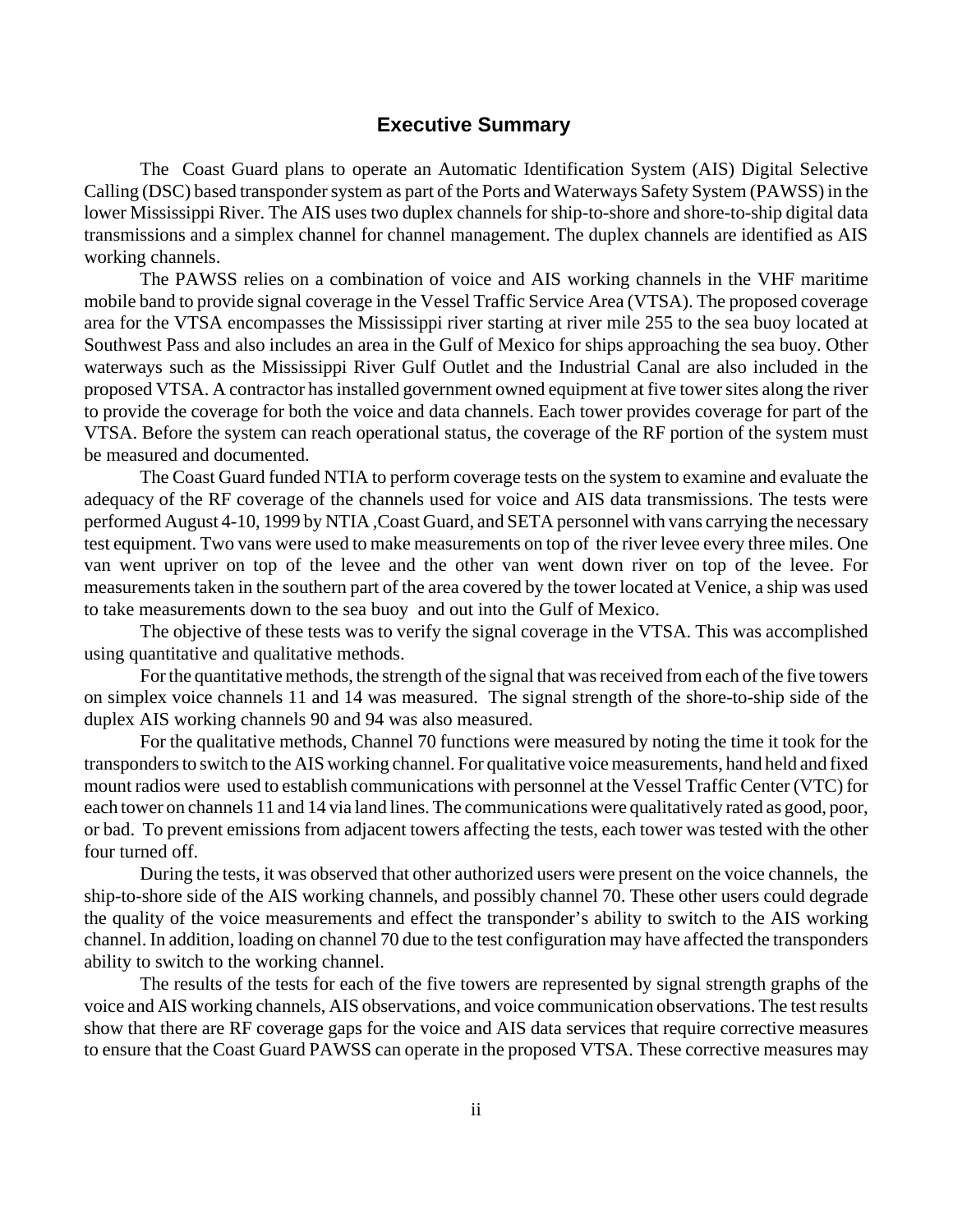include adding base stations at additional tower locations, moving existing base stations to other tower locations, and/or changing the orientation/height of the antennas on towers at existing at base stations.

The results and conclusions of this report can also be used by the Coast Guard to develop coordination procedures with Public Correspondence System operators, so that both of their systems can operate in the VHF maritime mobile band with a minimal amount of mutual interference.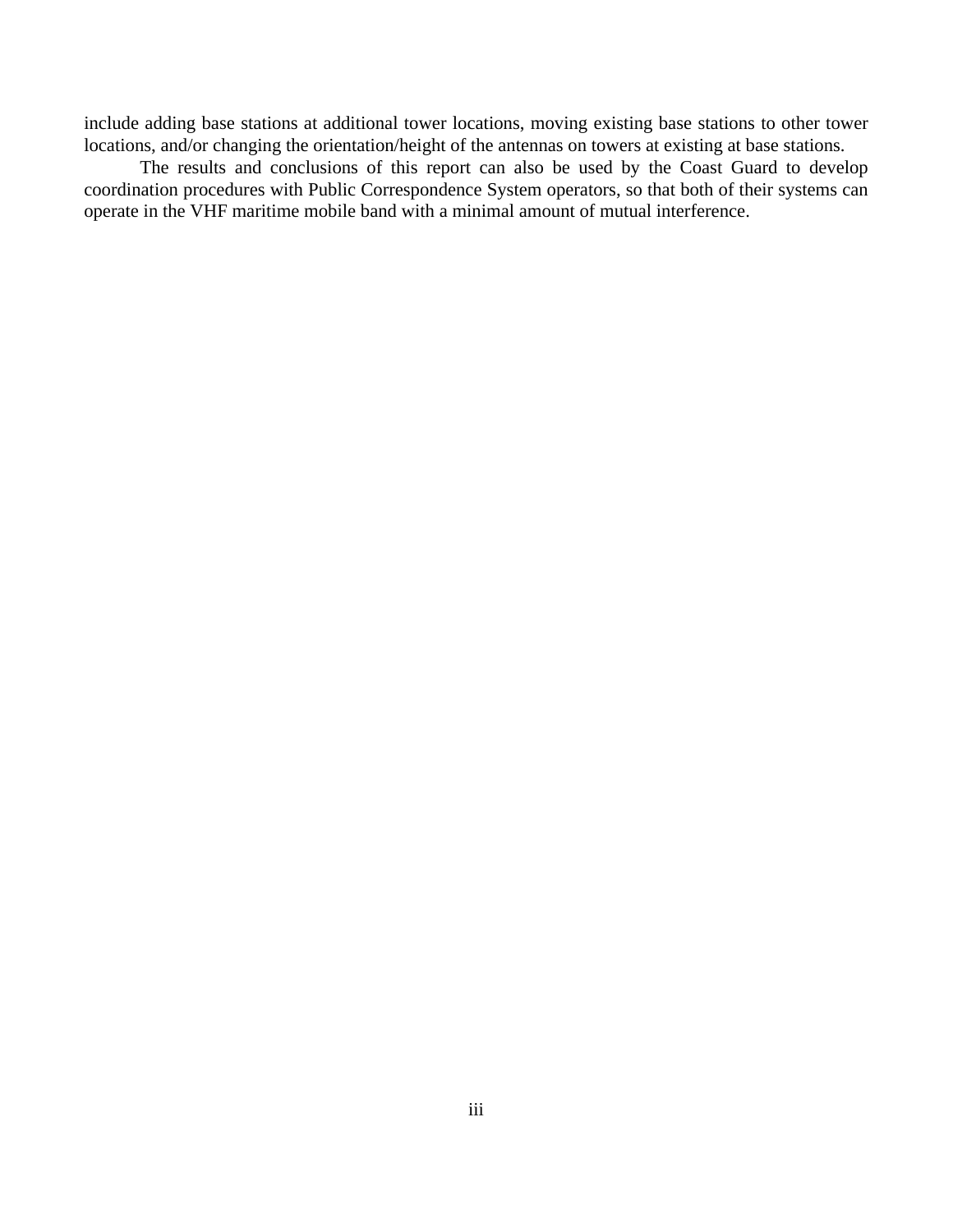## **CONTENTS**

| 2.8 Impact on Test Results Using New ITU AIS Standard and Safety Margin  2-19 |
|-------------------------------------------------------------------------------|
|                                                                               |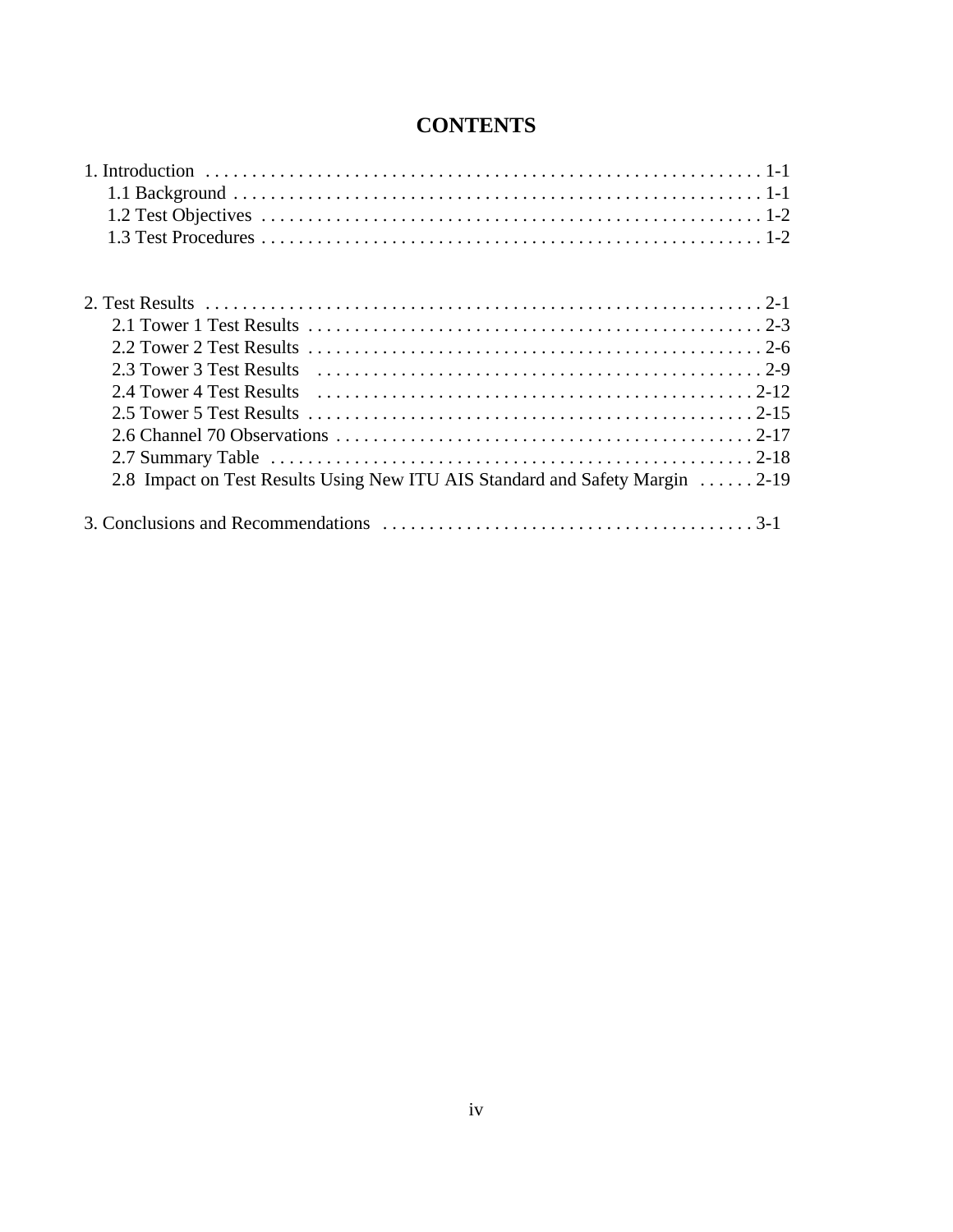## **SECTION 1 INTRODUCTION**

#### **1.1 Background**

The Coast Guard plans to operate an Automatic Identification System (AIS) Digital Selective Calling (DSC) based transponder system as part of the Ports and Waterways Safety System (PAWSS) in the lower Mississippi River. The AIS uses two duplex channels for ship-to-shore and shore-to-ship digital data transmissions and a simplex channel for channel management. The duplex channels are identified as AIS working channels.

The PAWSS relies on a combination of voice and AIS working channels in the VHF maritime mobile band to provide signal coverage in the vessel traffic service area (VTSA). The proposed coverage area for the VTSA encompasses the Mississippi river starting at river mile 255 to the sea buoy located at Southwest Pass and also includes an area in the Gulf of Mexico for ships approaching the sea buoy. Other waterways such as the Mississippi River Gulf Outlet and the Industrial Canal are also included in the proposed VTSA. A contractor has installed government owned equipment at five tower sites along the river to provide the coverage for both the voice and AIS working channels. Each tower provides coverage for part of the VTSA. Before the system can reach operational status, the coverage of the RF portion of the system must be measured and documented.

The Coast Guard funded NTIA to perform coverage tests on the system to examine and evaluate the adequacy of the RF coverage of the channels used for voice and AIS data transmissions. The tests were performed August 4-10, 1999. The results of these tests are given in the following sections of this report.

#### **1.2 Test Objectives**

The objective of these tests was to verify signal coverage in the VTSA, including:

- Voice communications on channels 11 and 14 in ship-to-shore and shore-to-ship mode.
- Channel 70 DSC functions for transponder VTS system login and channel management.
- Communications on channels 90 and 94, which are used for transponder-to-shore and shoreto-transponder data transfer and text messaging.

Each function was tested for each of the five communication tower sites one at a time with the other four towers turned off. Testing the coverage of each site for the above functions in that manner ensured that data collected for each tower was not affected by emissions from adjacent sites.

During the tests, it was observed that other authorized users were present on the voice channels, the ship-to-shore side of the AIS working channels, and possibly channel 70. These other users could degrade the quality of the voice measurements and effect the transponder's ability to switch to the AIS working channel.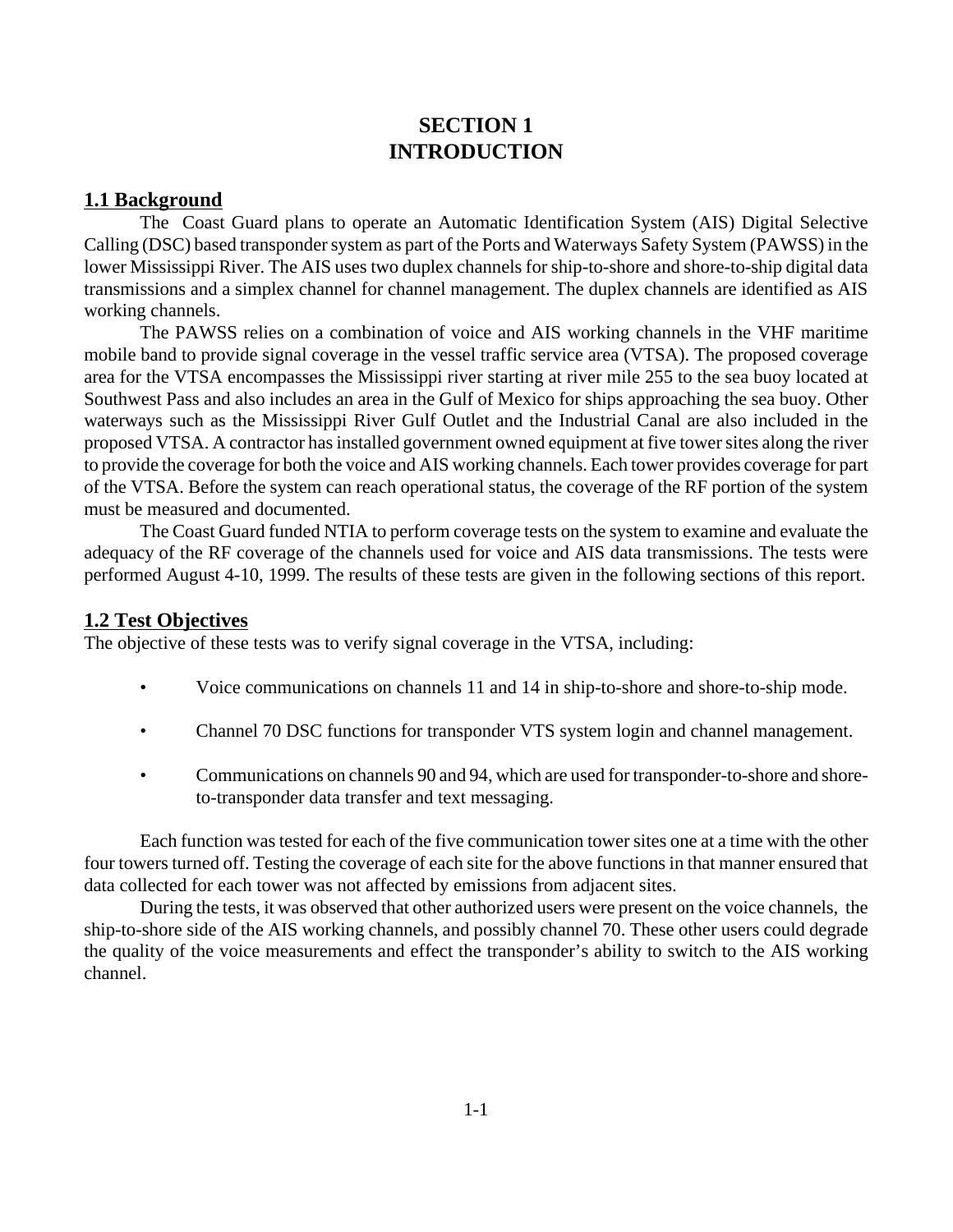#### **1.3 Test Procedures**

The following steps were taken to perform the tests on the voice and AIS working channels.

1. Two vans were equipped with the following equipment: a Differential (DGPS) receiver, a 12 volt power supply, a spectrum analyzer, a cellular phone, two AIS transponders, a fixed mount VHF radio with a whip antenna and collapsible roof mount stand, and a hand held VHF radio.

2. Personnel at the VTC set the transponder report rate to five seconds and set the size of the zone for the tower being tested to encompass the entire proposed VTSA (see Note 1). The measurement range for the tower being tested was up to 1 mile beyond the next adjacent tower (see Note 2). A transponder was turned on and placed outside the tower that was being tested. This transponder was used as an integrity monitor so that the tower would always be in contact with a transponder and therefore would always re-broadcast its position data to personnel on the levee. This ensured that the signal strength of the transponder working channel from that tower could always be measured on the levee in case the transponders in the vans could not communicate with it, due to interference or adverse propagation effects.

3. The vans were driven onto the river levee at a point that was close to the tower being tested. A transponder was turned on and placed on the roof of each van. The transponder display was used to note the location of the van on the levee in river miles. This transponder was left on for the duration of the day's test.

4. Another transponder was placed outside each van and turned on at each test point. Its operation was observed by personnel on the levee and VTC to verify that it had changed to the working channel. This transponder was given up to 15 minutes to switch to the AIS working channel (see Note 3). If the transponder did not change to the AIS working channel in that amount of time it was noted in the test log and the tests continued.

5. Personnel on the levee used the fixed mount and hand held radios to establish voice contact with the personnel at the VTC on the voice channels in ship-to-shore and shore-to-ship mode for qualitative measurements. Radios on the levee were operated in low and high power (see table 2). Cellular phones and text messaging via the transponders were used to coordinate the activities.

Note: If contact was not made with the VTC on a channel at that location, then personnel on the levee moved about 100 feet above or below their position and this step was repeated.

6. Personnel at the VTC keyed the microphone and signal strength measurements of the voice channels were made on the levee using a spectrum analyzer. The results were noted and recorded.

7. The signal strength of the AIS working channel from the tower was measured on the levee in dBm with the spectrum analyzer and its value was recorded into the test log.

Note 1: This does not affect the RF power output of any the tower's voice or data transmissions.

Note 2: This does not correspond to any system specification and was for test purposes only.

Note 3: The transponder 15 minute timeout for switching to the working channel was for test purposes only and does not correspond to any system specification or requirement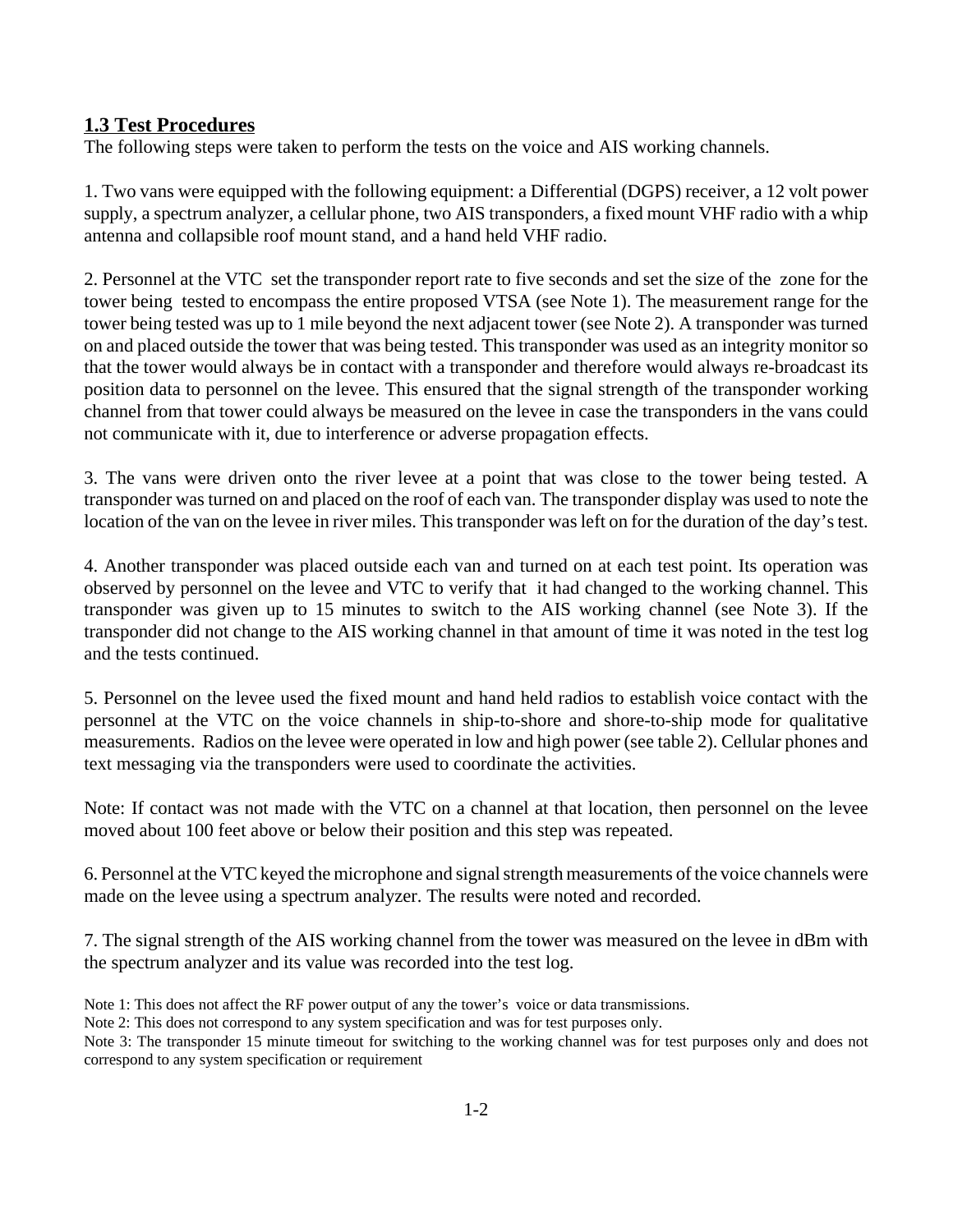8. The second transponder was logged out of the system and it was turned off by personnel on the levee.

9. One van moved 3 miles along the top of the levee upriver and steps 3 through 8 were repeated. The other van moved 3 miles along the top of the levee down river and steps 3 through 8 were repeated.

10. Steps 1 through 9 were repeated for each communications tower.

Although the northern boundary for the proposed VTSA is river mile 255, the measurements were conducted up to river mile 299. The proposed southern service area encompasses a region for ships approaching the sea buoy at Southwest Pass. A small ship (equipped with the test equipment and personnel) was used to perform tests past Venice into the Gulf of Mexico and around Southwest Pass. Measurements were taken southwest and south of the sea buoy. Additional testing was not done in the Gulf due to vessel master time constraints. In addition, the Mississippi River Gulf outlet and Industrial Canal were not tested.

#### **1.4 Tower Locations**

The towers for each zone are placed at the following locations:

| Zone 1: Venice, Louisiana                                                   | N29-18-00/W89-22-29 Antenna height 110 m |  |
|-----------------------------------------------------------------------------|------------------------------------------|--|
| Zone 2: Point Ala Hache, Louisiana N29-34-50/W89-49-40 Antenna height 111 m |                                          |  |
| Zone 3: Algiers, Louisiana                                                  | N29-56-45/W90-01-17 Antenna height 113 m |  |
| Zone 4: Vacherie, Louisiana                                                 | N29-57-13/W90-43-25 Antenna height 112 m |  |
| Zone 5: Baton Rouge, Louisiana                                              | N30-36-51/W91-14-02 Antenna height 115 m |  |
|                                                                             |                                          |  |

The antenna heights are referenced from sea level.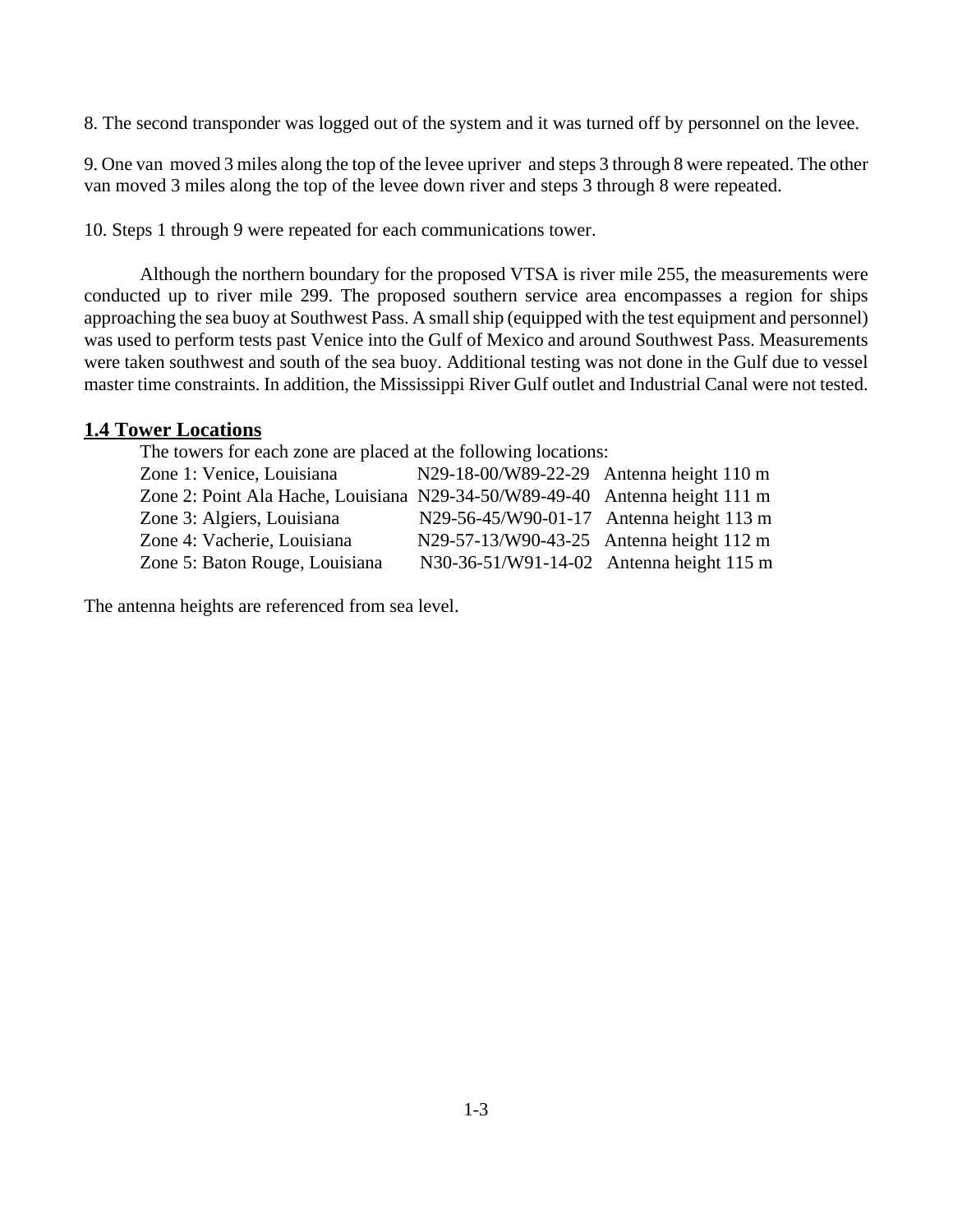## **SECTION 2 TEST RESULTS**

#### **2. Test Results**

Test results for each of the five towers are represented by signal strength graphs, AIS observations, and voice communications observations. They are presented in the following sections.

The signal strength graphs show the received power on the levee in river miles of the shore-to-ship side of the AIS working channel and voice channels 11 and 14 for each tower. River miles are counted as either Below Head of Passes (BHP) or Above Head of Passes (AHP) and are noted as mile markers (MM). The distance from Head of Passes to the Sea buoy is about 21 miles. The signal strength graphs also include 6 dBi of gain for the VHF whip antenna that was mounted on top of each van.

The minimum required signal strength for the AIS working channel was based on the sensitivity of the transponder receiver, which was specified by the Coast Guard to be -107 dBm. Assuming a zero dBi antenna gain for the transportable transponder with one dB of system loss and correcting the graphs for the whip antenna gain, a signal level of -100 dBm will be used as the reference point on the graphs for the minimum transponder working channel signal strength. The AIS observations note the length of time and position in river miles that the transponder was able to switch from channel 70 to the zone's AIS working channel. The switching time does not necessarily indicate the transponders functional capability because of interference on channel 70 and the loading of the channel due to the test configuration.

The voice communication observations note if personnel using the hand held and fixed mount radios could establish communications with personnel at the VTC via the tower using channels 11 and 14. The whip antenna that was mounted on the roof of the van was used with the fixed mount radio. The hand held radio used a small stub antenna. The quality of the communications was rated as good, poor, or bad. A description of the voice quality ratings is shown below in Table 1.

| Rating     | Description                                                                                                                                    |
|------------|------------------------------------------------------------------------------------------------------------------------------------------------|
| Good       | The listener was able to hear the talker on the radio speaker clearly without<br>repetition.                                                   |
| Poor       | The listener was able to hear the talker on the radio speaker, but had to pay<br>close attention and would occasionally miss words or phrases. |
| <b>Bad</b> | The listener was barely able to hear the talker on the radio speaker,<br>communications were difficult and not reliable.                       |

Table 1  $V\sin\theta$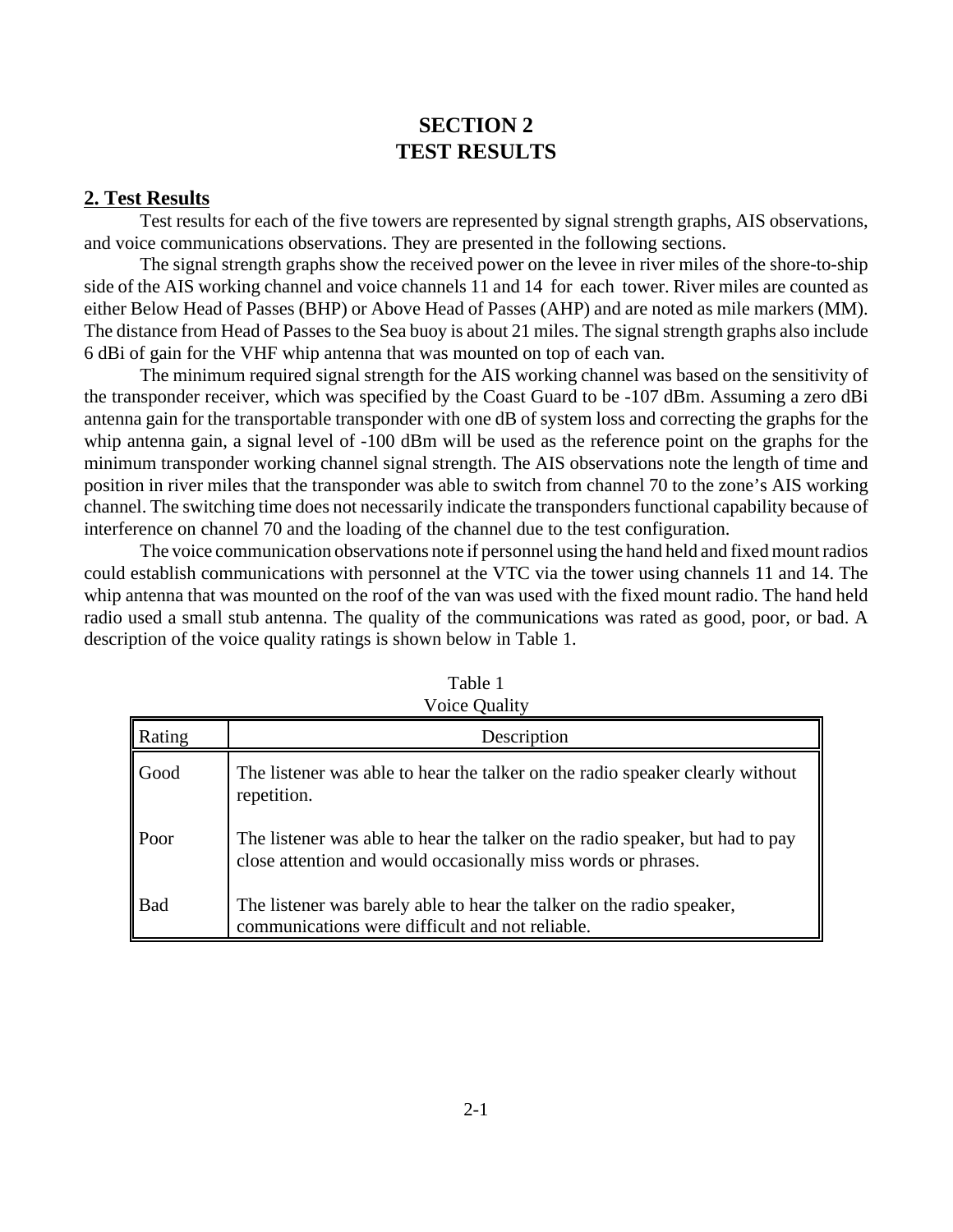Most marine VHF radios have a sensitivity of about .25 to.35 FV for a 12 dB SINAD ratio. For a 50 Ohm load this equates to a power level of -119 to -116 dBm. However this specification does not consider the degradation of the receiver's performance due to operating in an intense electromagnetic environment such as the lower Mississippi River.

The area of the lower Mississippi River has been the subject of an investigation by the U.S. Coast Guard and the FCC because of reports by pilots of radio frequency interference, especially in the New Orleans area. In order to improve and preserve the viability of marine radio services in the Mississippi River and other inland ports and waterways that are experiencing interference, the Radio Technical Commission for Maritime Services (RTCM) established a special committee, RTCM SC-117, to prepare a voluntary receiver standard for VHF marine radios, taking into account the "Intense Electromagnetic Environment" in these waterways. To date, only one manufacturer's radio has been designed and tested to meet this new recommended standard, the same standard which calls for a minimum receiver sensitivity of -107 dBm in the presence of three high-level in-band interfering signals using a local/distance mode switched attenuator and a high dynamic range receiver. Therefore, it should be understood that not all mariners transiting the VTSA would use such a radio, but instead may use radios that require a much higher desired signal strength for good voice communications. Actual test results indicated that signals as high as -90 dBm were needed to facilitate good communications in some areas for fixed mounted radios and as high as -80 dBm for handheld radios.

The RF characteristics of the equipment that was used in these tests is shown below in Table 2.

| RF Characteristics       |                              |                       |                                         |
|--------------------------|------------------------------|-----------------------|-----------------------------------------|
| Equipment                | <b>Output Power</b><br>(dBm) | Antenna<br>Gain (dBi) | Antenna<br>Height $(m)$<br>Above Ground |
| AIS Transponder          | High<br>41<br>30<br>Low      | 0                     | 1.5                                     |
| <b>AIS Base Station</b>  | nominal 39                   | 11                    | 100 (typical)                           |
| Hand Held Radio          | High<br>37<br>30<br>Low      | $-5$                  | 2                                       |
| <b>Fixed Mount Radio</b> | High<br>44<br>30<br>Low      | 6                     | 3                                       |
| Spectrum Analyzer        |                              | 6                     | 3                                       |
| Tower Radio              | Nominal 39                   | 11                    | 100                                     |

Table 2 RF Characteristics

The path loss from the levee to the tower was not measured, however by reciprocity it should be the same as the path loss from tower to the levee if the antenna heights do not change.

It is important to note that the weak link in communications to/from the VTC and the levee is in the levee to VTC path, especially with the hand held radio.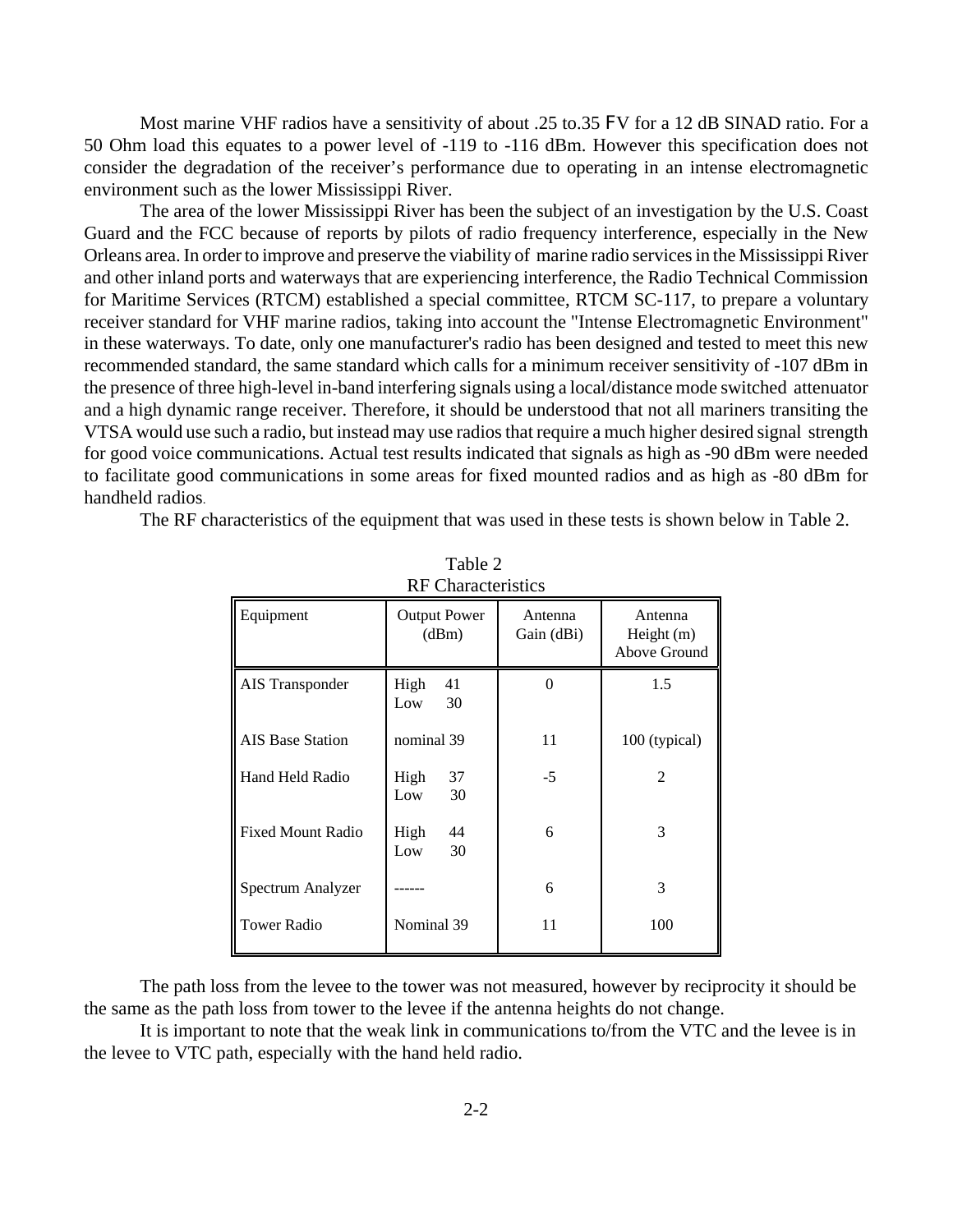### **2. 1 Tower 1 Test Results**

#### **2.1.1 Tower 1 Signal Strength Graphs**

The length of the river that encompassed the measurement locations for tower 1 was 15 miles southwest of the sea buoy to MM 52 AHP. Two signal strength graphs are presented for zone 1. Graph 1A is referenced in straight line distance southwest from the sea buoy and Graph 1B is referenced in river miles. Graph 1B has a zero point in river miles which indicates the location of Head of Passes. The distance between first data point in Graph1A and the first data point in Graph 1B is about 3.5 miles.



Graph 1A Tower 1 Signal Strengths Referenced from Sea Buoy

Graph 1A shows that the signal strength of the AIS working channel fell below -100 dBm about 22 miles BHP. This indicates that there is not sufficient signal strength for the working channel from the tower located at Venice from 22 miles BHP and southwest from that location out into the Gulf of Mexico.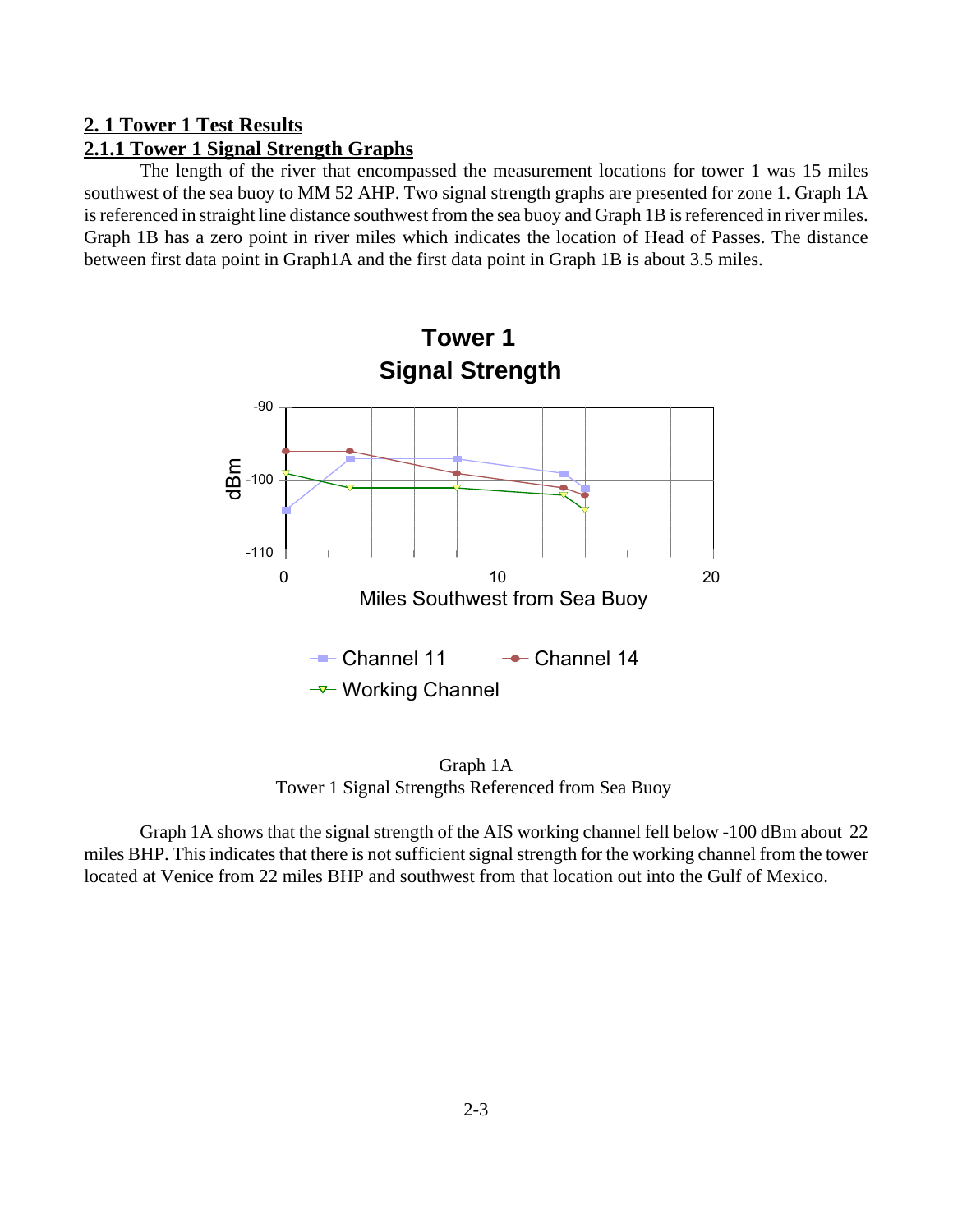

Graph 1B Tower 1 Signal Strengths

Graph 1B shows that the maximum received power for the AIS working channel and the voice channels occurred at MM 14 AHP and was about -37 dBm. At the northern end of the zone, the power of the working channel fell below -100 dBm at MM 52 AHP.

#### **2.1.2 Tower 1 AIS Observations**

At the south end of the measurement zone for tower 1, the last location that the transponder switched to the working channel was MM 18 BHP. The transponder took 1 minute and 45 seconds to switch from channel 70 to 90. After switching to the working channel, the transponder transmitted and received position reports according to the reporting schedule set by personnel at the VTC. The measured signal power of the AIS working channel at that location was -95 dBm For all measurements taken south of that location the transponder stayed on channel 70.

At the north end of the measurement zone for tower 1, the last location that the transponder switched to the working channel was MM 49 AHP. The transponder took 3 minutes to switch from channel 70 to 90. After switching to the working channel, the transponder transmitted and received position reports according to the reporting schedule set by personnel at the VTC. The measured signal power of the AIS working channel at that location was -96 dBm. One additional measurement point was taken for this zone at MM 51.8, however the transponder did not switch to the working channel at that location.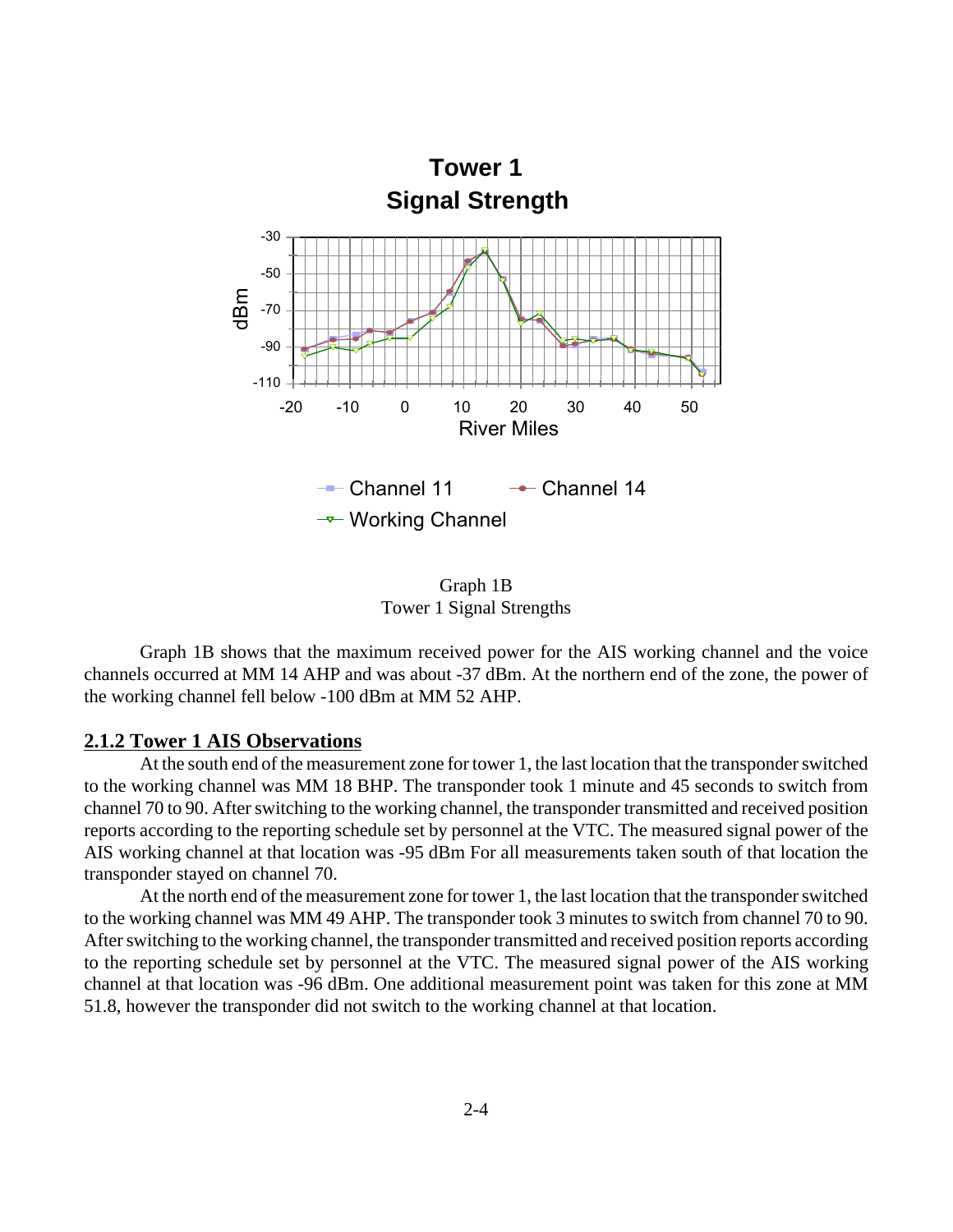Between the southern last location (MM 18 BHP) and northern last location (MM 49 AHP) that the transponder switched to the AIS working channel, the transponder did not switch to the AIS working channel at mile markers 23 and 42 AHP.

#### **2.1.3 Tower 1 Voice Observations**

For tower 1, the length of river for good voice communications for personnel on the levee using the hand held radio to personnel at the VTC was MM 10 BHP to 20 AHP. For good communications from the VTC to personnel using the hand held radio on the levee, the range was MM 22 BHP to 43 AHP. Past those locations, communications to/from the VTC and personnel on the levee using the hand held radio was either poor or bad.

For tower 1, the length of river for good voice communications for personnel on the levee using the fixed mount radio to personnel at the VTC was 8 miles southwest of the sea buoy to MM 39 AHP. For good communications from the VTC to personnel using the fixed mount radio on the levee, the range was 8 miles southwest oft the sea buoy to MM 49 AHP. Past those locations, communications to/from the VTC and personnel on the levee using the fixed mount radio was either poor or bad.

A summary of the data collected for tower 1 voice and AIS observations is contained in Table 3 of section 2.7 of this report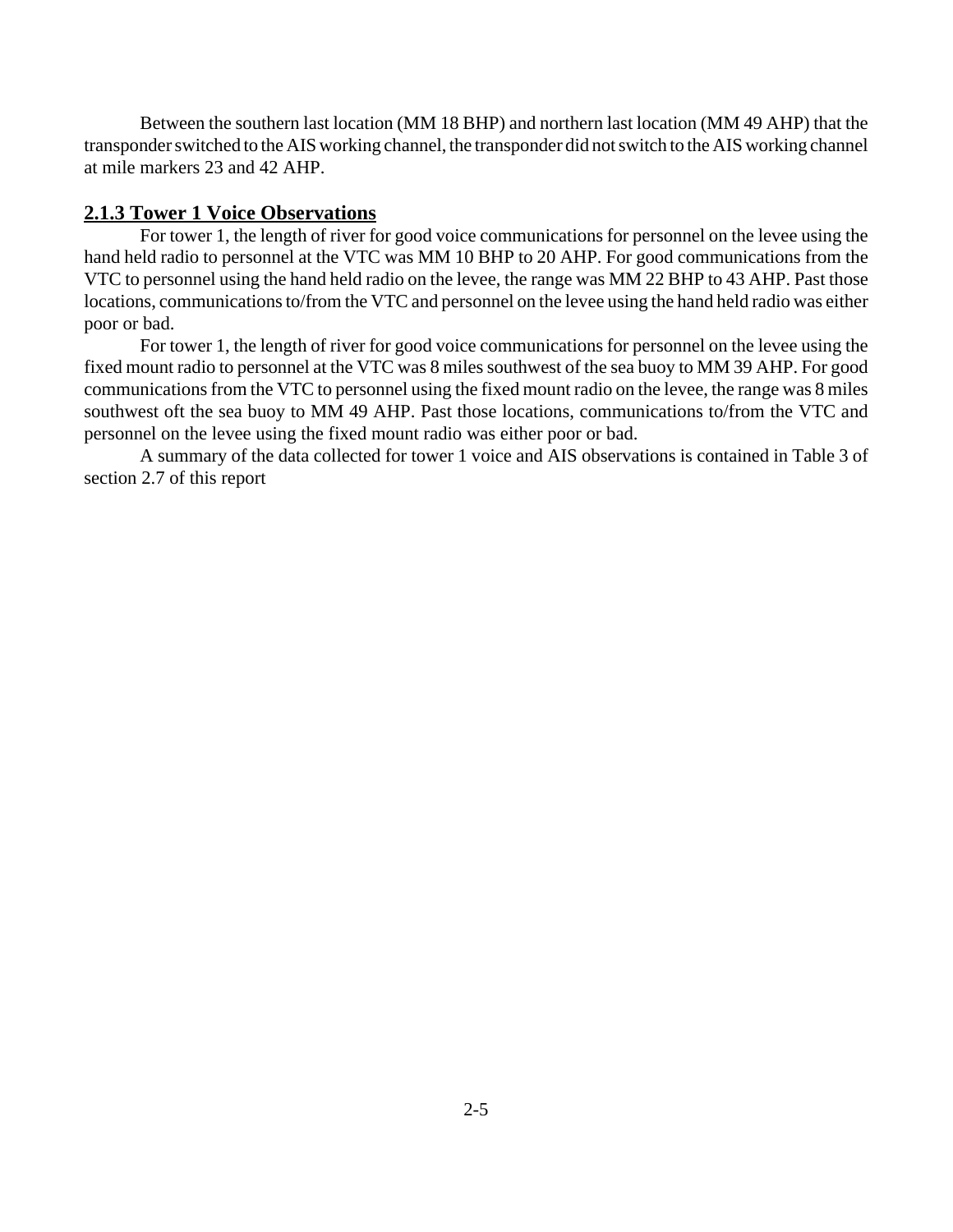#### **2. 2 Tower 2 Test Results**

### **2.2.1 Tower 2 Signal Strength Graph**

The length of the river that encompassed the measurement locations for tower 2 was MM 17 to 92 AHP. Graph 2A shows that the peak received power for the AIS working channel and voice channels was about -40 dBm and it occurred at MM 46 AHP. The signal power of the AIS working channel did not fall below -100 dBm at the last test locations for the northern and southern measurement locations.



Graph 2A Tower 2 Signal Strengths

Using -100 dBm as the reference point for overlapping signal strength between towers 1 and 2, Graph 2B shows that there should be sufficient signal strength for the AIS working channel from tower 1 located at MM 14 to tower 2 located at MM 49.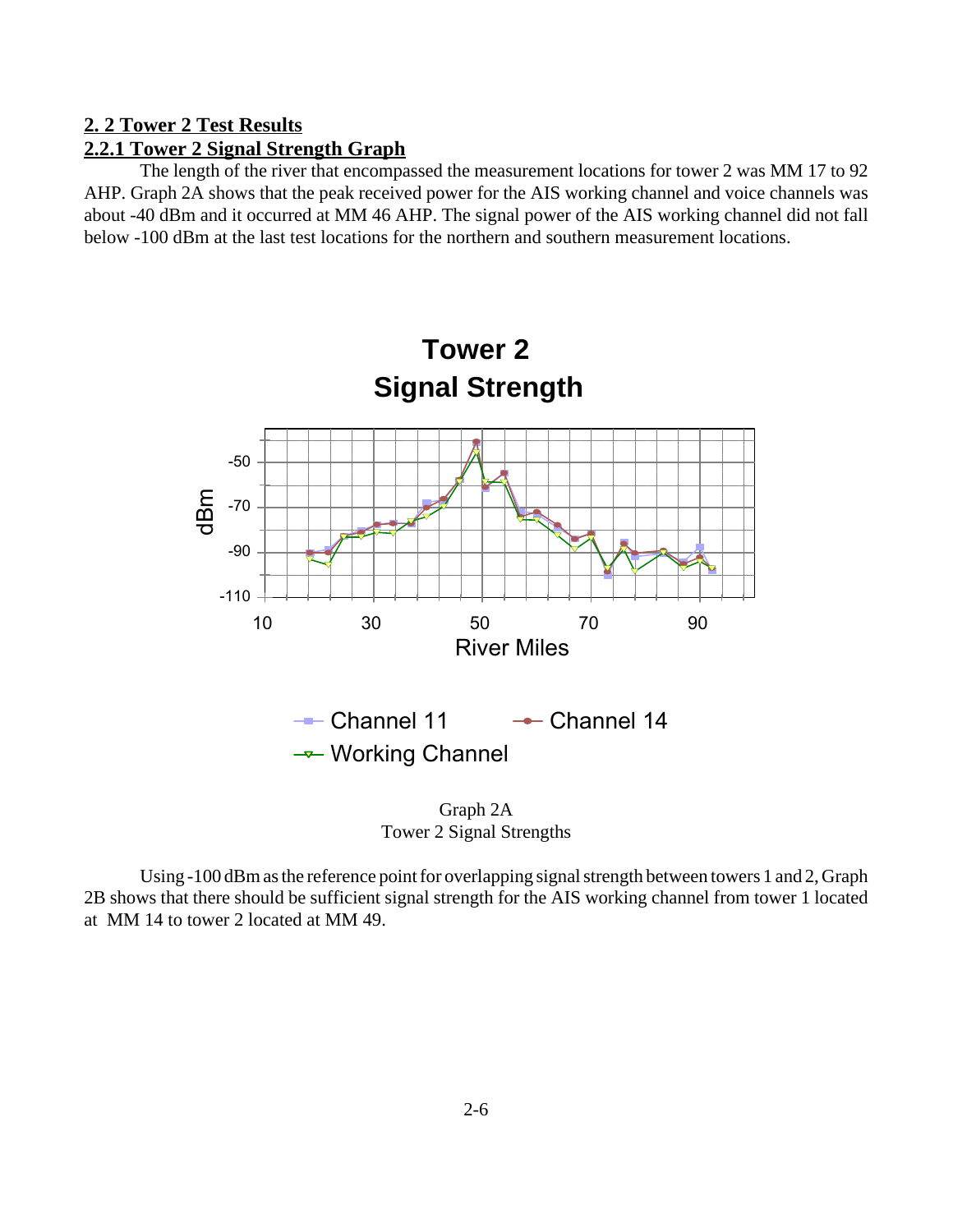

Graph 2B Towers 2 and 1 Signal Overlap

Graphs 2B also shows that the crossover point for the AIS working channel signal strength measurements between towers 1 and 2 occurred at MM 27 AHP. At that location, the signal power of the working channel was -82 dBm.

#### **2.2.2 Tower 2 AIS Observations**

At the south end of the measurement zone for tower 2, the last time the transponder switched to the AIS working channel was at MM 30 AHP. The transponder took 1 minute to switch from channel 70 to 94. After switching to the working channel, the transponder transmitted and received position reports according to the reporting schedule set by personnel at the VTC. The measured signal power of the AIS working channel at that location was -81 dBm For all measurements taken south of that location the transponder stayed on channel 70.

At the north end of the measurement zone for tower 2, the last location that the transponder switched to the AIS working channel was MM 70 AHP. The transponder took 4 minutes to switch from channel 70 to 94. After switching to the working channel, the transponder transmitted and received position reports according to the reporting schedule set by personnel at the VTC. The measured signal power of the AIS working channel at that location was -84 dBm. For all measurements taken north of that location the transponder stayed on channel 70.

Between the southern last location (MM 30 AHP) and northern last location (MM 70 AHP) that the transponder switched to the AIS working channel, the transponder did not switch to the AIS working channel at mile markers 43 and 57 AHP.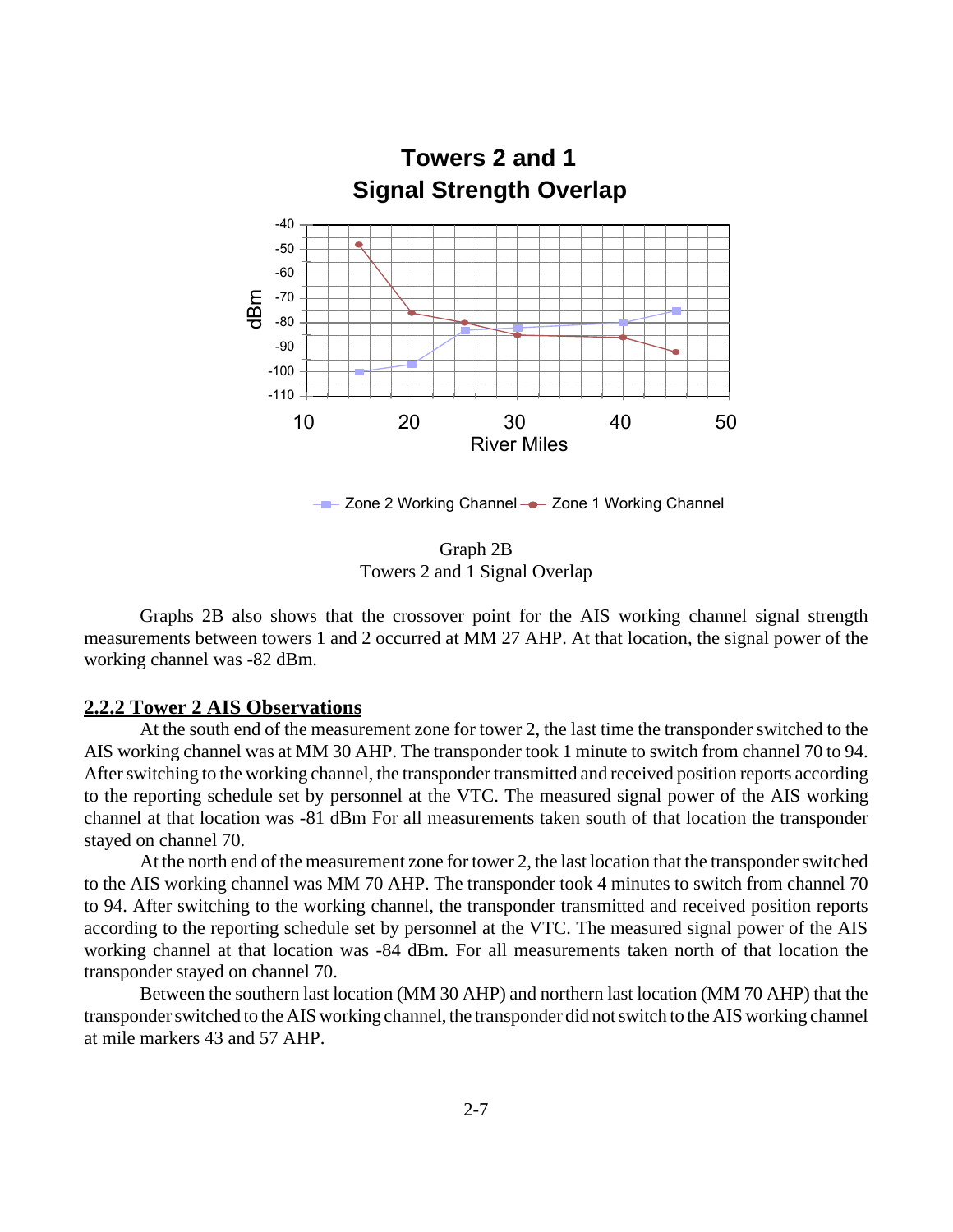#### **2.2.3 Tower 2 Voice Observations**

For tower 2, the length of river for good voice communications for personnel on the levee using the hand held radio to personnel at the VTC was MM 27 to 70 AHP. For good communications from the VTC to personnel using the hand held radio on the levee, the range was MM 27 to 87 AHP. Past those locations, communications to/from the VTC and personnel on the levee using the hand held radio was either poor or bad.

For tower 2, the length of river for good voice communications for personnel on the levee using the fixed mount radio to personnel at the VTC was MM 24 to 92 AHP. For good communications from the VTC to personnel using the fixed mount radio on the levee, the range was also MM 24 to 92 AHP. Past those locations, communications to/from the VTC and personnel on the levee using the fixed mount radio was either poor or bad.

A summary of the data collected for tower 2 voice and AIS observations is contained in Table 3 of section 2.7 of this report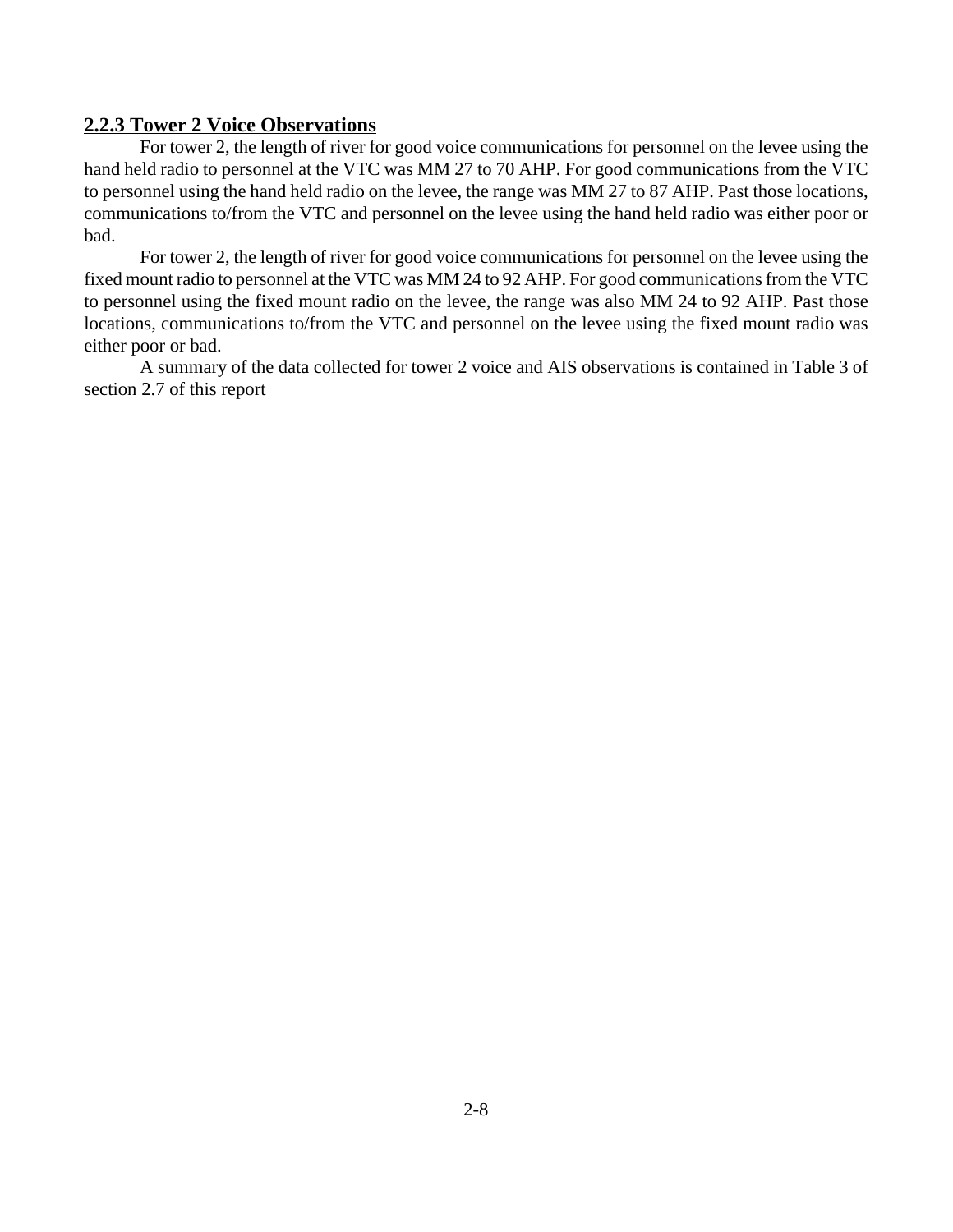#### **2. 3 Tower 3 Test Results**

### **2.3.1 Tower 3 Signal Strength Graph**

The length of the river that encompassed the measurement locations for tower 3 was MM 49 to137 AHP. Graph 3A shows that the peak received power for the AIS working channel and voice channels was about -45 dBm and it occurred at MM 93. The signal power of the AIS working channel fell below -100 dBm at about MM 70 at the south end of the measurement range, and at about MM 127 at the northern end.



Graph 3A Tower 3 Signal Strengths

Using -100 dBm as the reference point for overlapping signal strength between towers 2 and 3, Graph 3B shows that there should be sufficient signal strength for the AIS working channel from tower 2 located at MM 49 to tower 3 located at MM 93.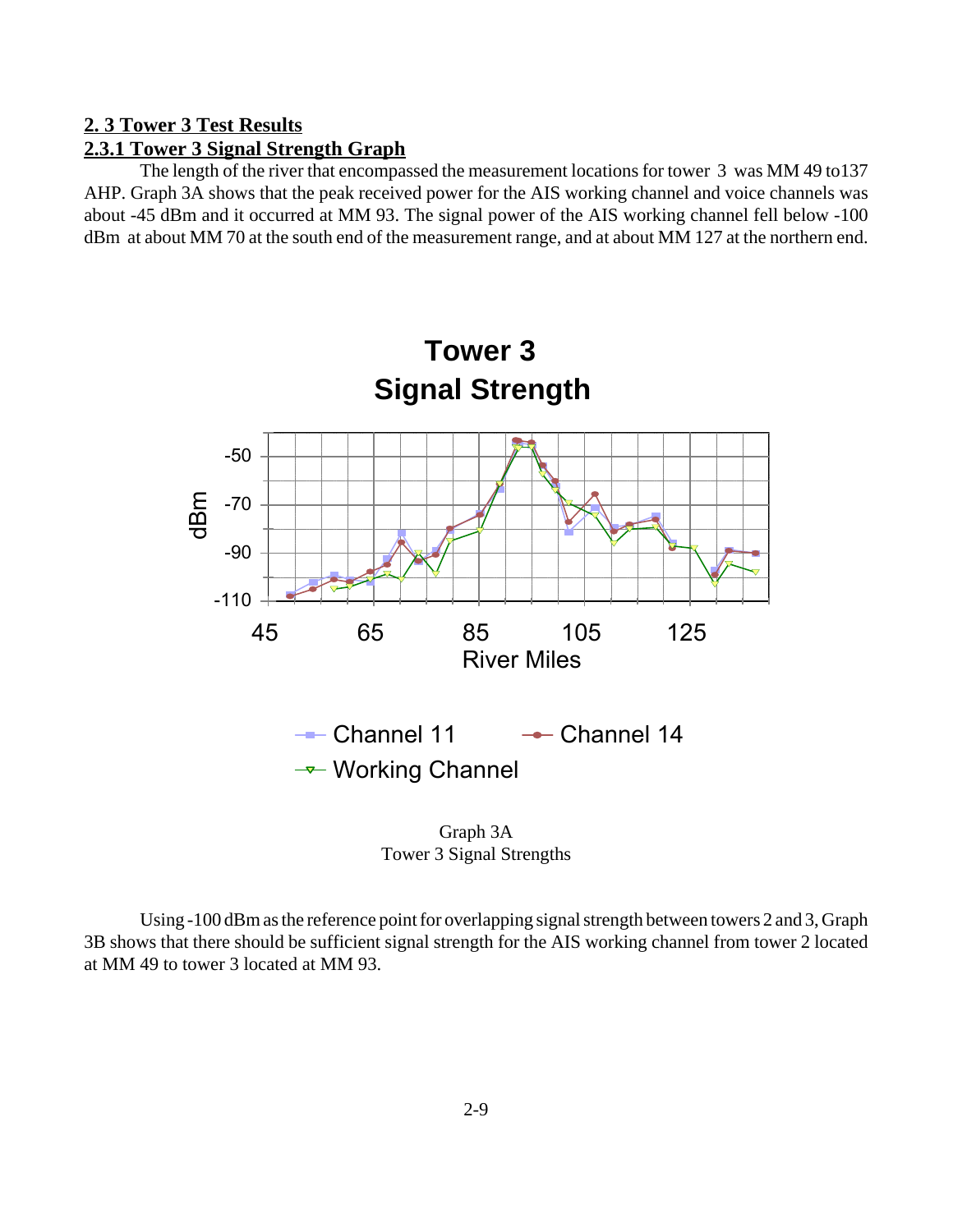

- Zone 3 Working Channel - Zone 2 Working Channel

Graph 3B Towers 3 and 2 Signal Overlap

Graphs 3B also shows that the crossover point for the AIS working channel signal strength measurements between towers 2 and 3 occurred at MM 75. At that location, the signal power of the AIS working channel was -92 dBm.

#### **2.3.2 Tower 3 AIS Observations**

At the south end of the measurement zone for tower 3, the last location that the transponder switched to the AIS working channel was at MM 67 AHP. The transponder took 4 minutes and 15 seconds to switch from channel 70 to 90. After switching to the working channel, the transponder transmitted and received position reports according to the reporting schedule set by personnel at the VTC. The measured signal power of the working channel at that location was -99 dBm. For all measurements taken south of that location the transponder stayed on channel 70.

At the north end of the measurement zone for tower 3, the last location that the transponder switched to the AIS working channel was at MM 126 AHP. The transponder took 1 minute to switch from channel 70 to 94. After switching to the working channel, the transponder transmitted and received position reports according to the reporting schedule set by personnel at the VTC. The measured signal power of the working channel at that location was -88 dBm. For all measurements taken north of that location the transponder stayed on channel 70.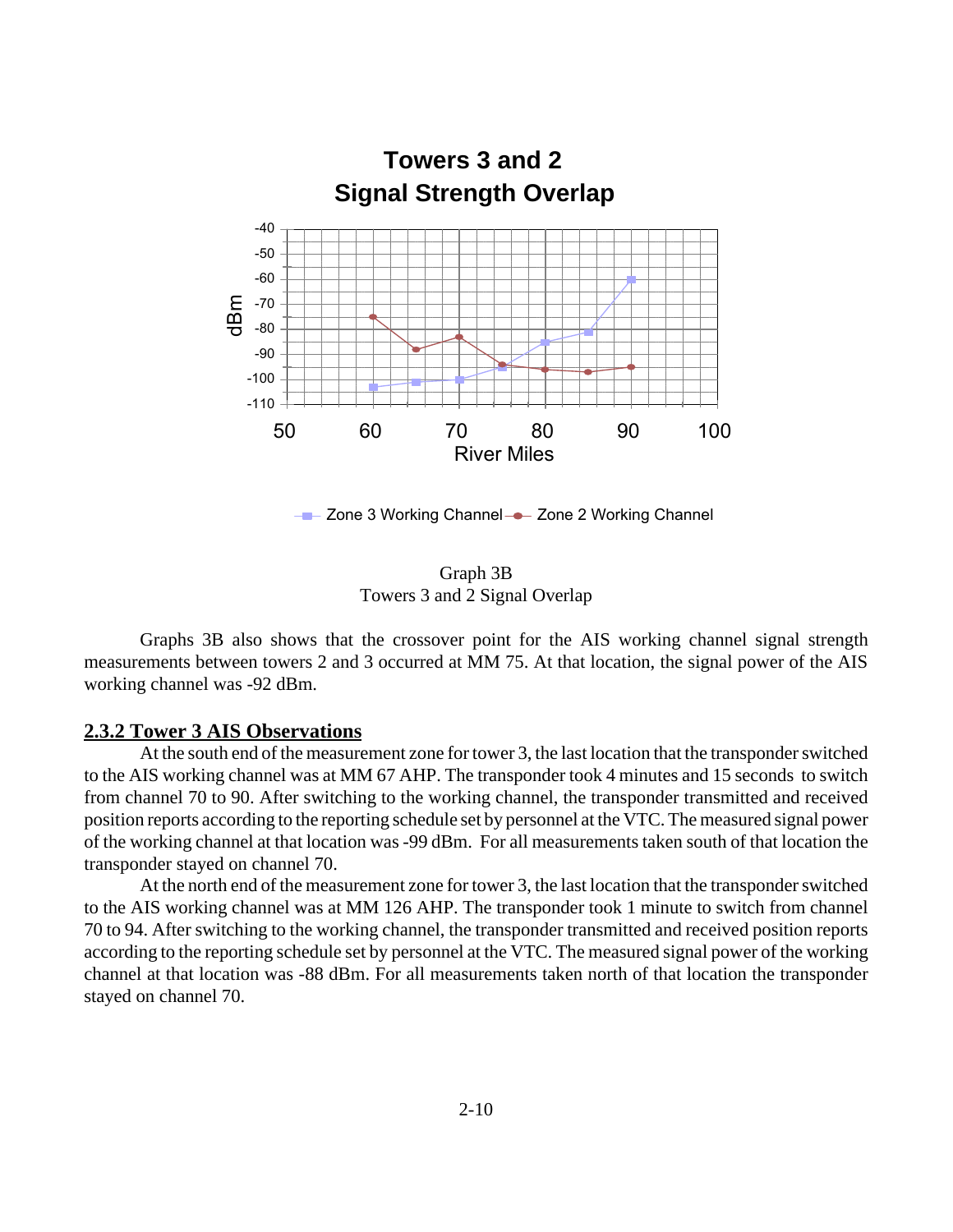#### **2.3.3 Tower 3 Voice Observations**

For tower 3, the length of river for good voice communications for personnel on the levee using the hand held radio to personnel at the VTC was MM 85 to 122 AHP. For good communications from the VTC to personnel using the hand held radio on the levee, the range was MM 67 to 137 AHP. Past those locations, communications to/from the VTC and personnel on the levee using the hand held radio was either poor or bad.

For tower 3, the length of river for good voice communications for personnel on the levee using the fixed mount radio to personnel at the VTC was MM 64 to 118 AHP. For good communications from the VTC to personnel using the fixed mount radio on the levee, the range was MM 57 to 137 AHP. Past those locations, communications to/from the VTC and personnel on the levee using the fixed mount radio was either poor or bad.

A summary of the data collected for tower 3 voice and AIS observations is contained in Table 3 of section 2.7 of this report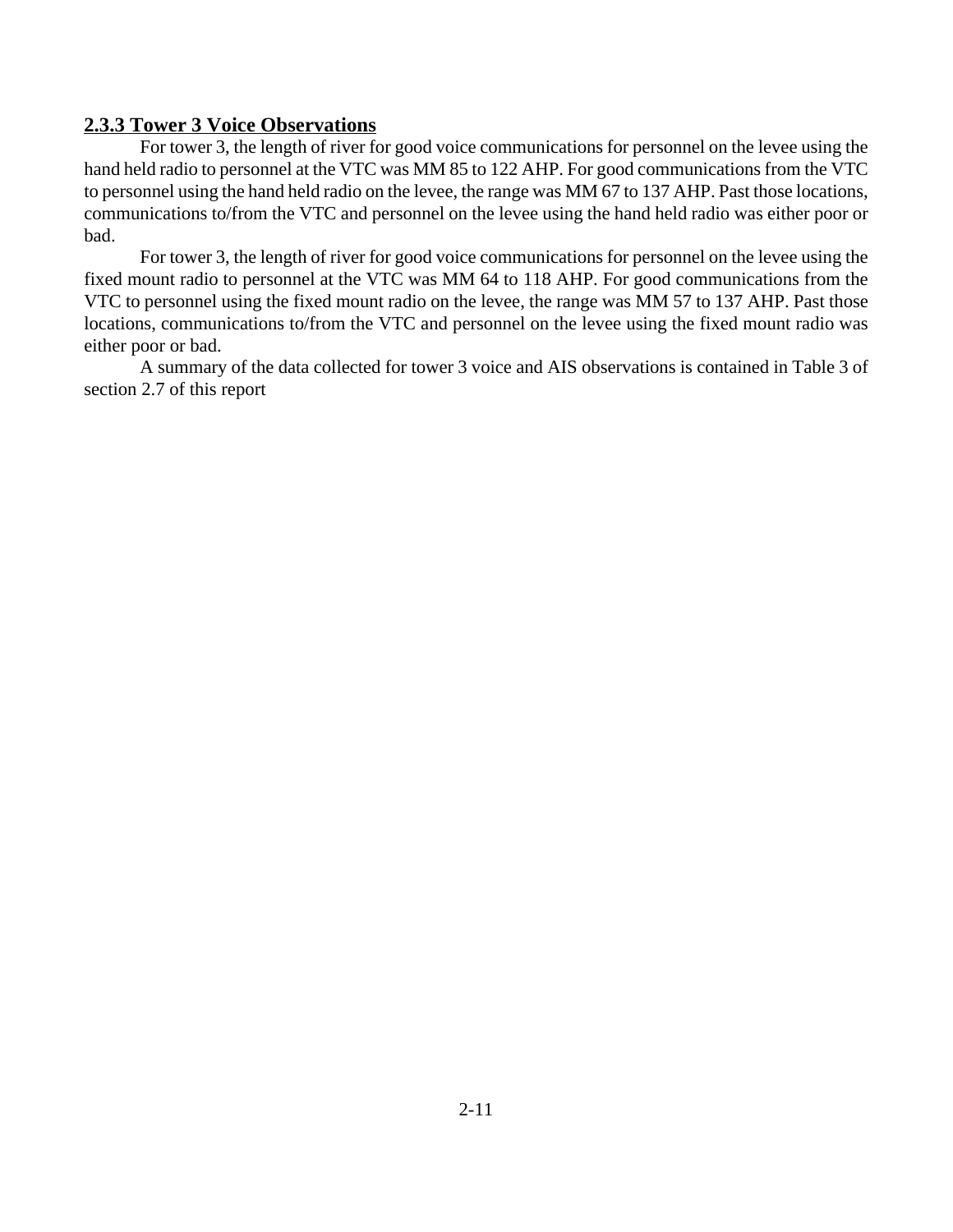#### **2.4 Tower 4 Test Results**

#### **2.4.1 Tower 4 Signal Strength Graph**

The length of the river that encompassed the measurement locations for tower 4 was MM 99 to 221 AHP. Graph 4A shows that the peak received power for the AIS working channel and voice channels was about -50 dBm and it occurred at MM 150. The signal power of the AIS working channel fell below -100 dBm at about MM 105 at the south end of the measurement range, and at about MM 195 at the northern end.



Graph 4A Tower 4 Signal Strengths

Using -100 dBm as the reference point for overlapping signal strength between towers 3 and 4, Graph 4B shows that there should be sufficient signal strength for the AIS working channel from tower 3 located at MM 93 to tower 4 located at MM 150. Note that the signal strength graph for tower 4 is not symmetrical and that the measured signal strength for all three channels at the upper end (higher mile markers) is much weaker than the lower end (lower mile markes). This indicates that the optimal antenna azimuth position on the tower may be oriented to the south of tower 4, which results in a greater signal strength in that direction. During other tests, the Coast Guard has tracked transponders well out into the Gulf of Mexico and as far east as Pascagoula, Mississippi from tower four.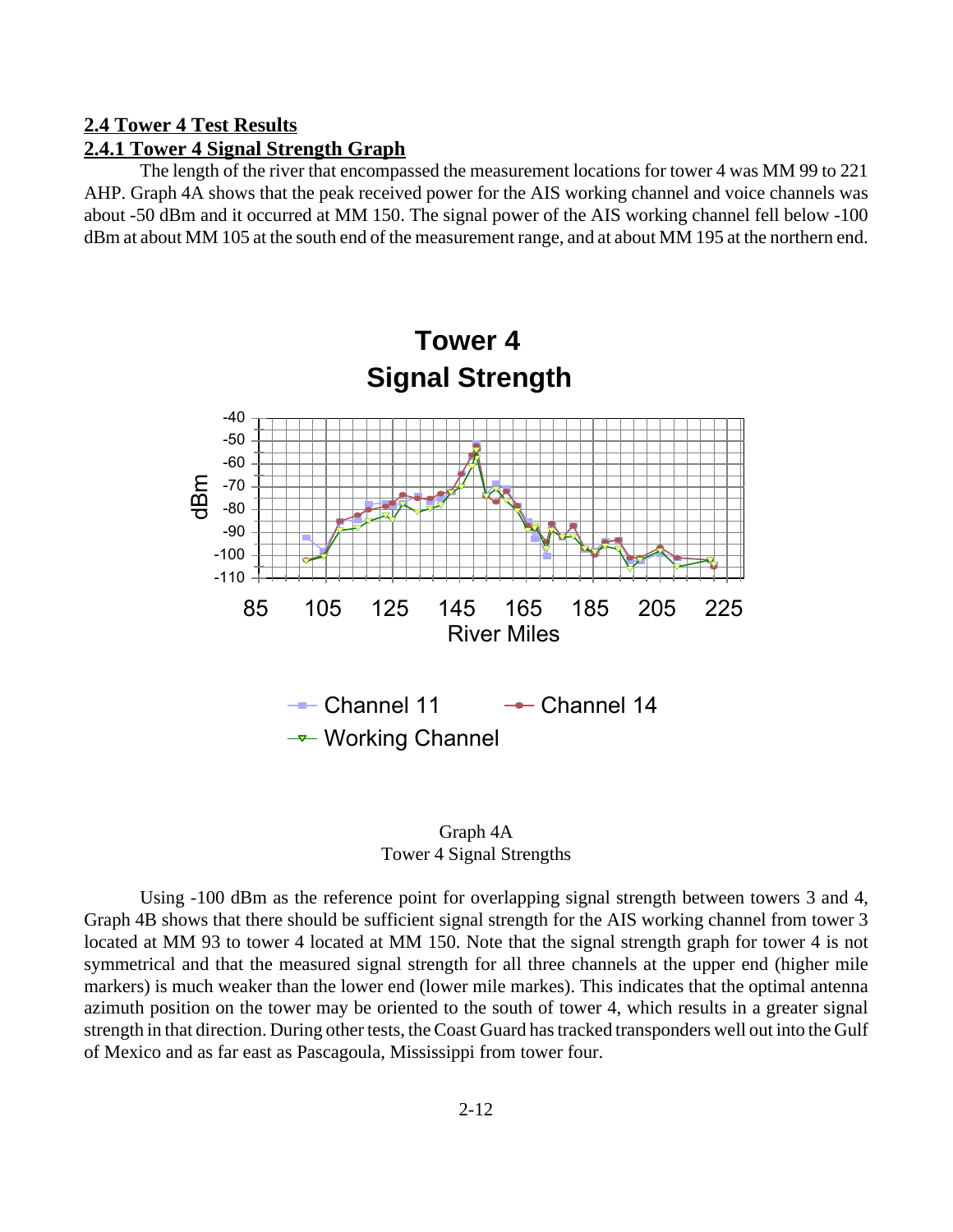

Zone 3 Working Channel - Zone 4 Working Channel

Graph 4B Towers 4 and 3 Signal Overlap

Graphs 4B also shows that the crossover point for the AIS working channel signal strength measurements between towers 3 and 4 occurred at MM 118. At that location, the signal power of the working channel was -85 dBm.

#### **2.4.2 Tower 4 AIS Observations**

The transponder was erratic in the southern part of the tower 4 measurement zone in switching to the working channel. The transponder switched to the AIS working channel at MM 125 in one minute with a measured signal power of -85 dBm. After switching to the working channel, the transponder transmitted and received position reports according to the reporting schedule set by personnel at the VTC. However at other locations with a greater signal power the transponder did not switch to the working channel. Interference on channel 70 or the working channel may have caused this problem to occur.

At the north end of the measurement zone for tower 4, the last location that the transponder switched to the AIS working channel was at MM 172 AHP. The transponder took 5 minutes to switch from channel 70 to 94. After switching to the working channel, the transponder transmitted and received position reports according to the reporting schedule set by personnel at the VTC. The measured signal power of the working channel at that location was -89 dBm. For all measurements taken north of that location the transponder stayed on channel 70.

Between the southern last location (MM 125 BHP) and northern last location (MM 172 AHP) that the transponder switched to the AIS working channel, the transponder did not switch to the AIS working channel at the following mile markers: 128, 132, 142,145,148, 150, 153, and 167 AHP.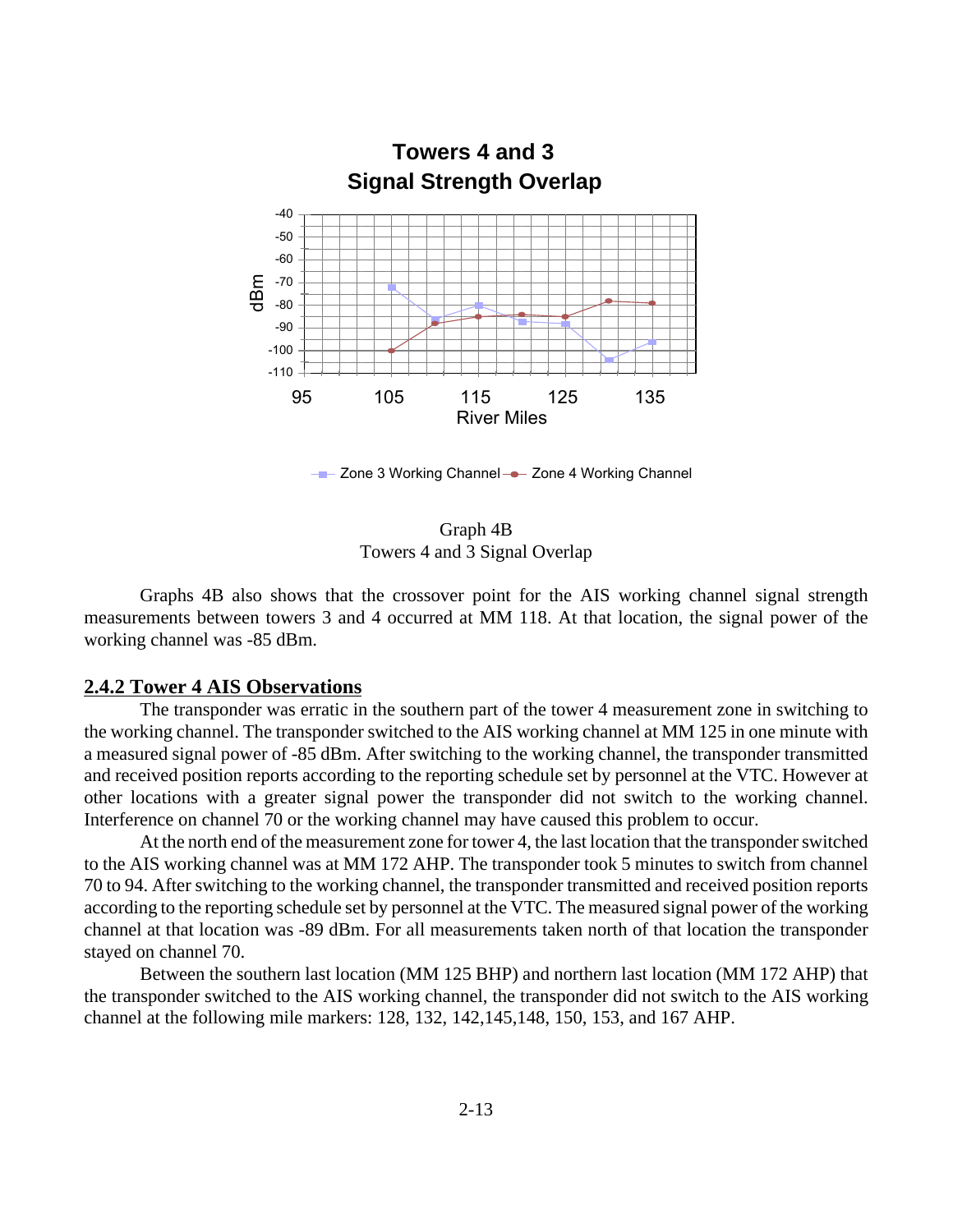#### **2.4.3 Tower 4 Voice Observations**

For tower 4, the length of river for good voice communications for personnel on the levee using the hand held radio to personnel at the VTC was MM 109 to 172 AHP. For good communications from the VTC to personnel using the hand held radio on the levee, the range was MM 109 to 179 AHP. Past those locations, communications to/from the VTC and personnel on the levee using the hand held radio was either poor or bad.

For tower 4, the length of river for good voice communications for personnel on the levee using the fixed mount radio to personnel at the VTC was MM 109 to 192 AHP. For good communications from the VTC to personnel using the fixed mount radio on the levee, the range was MM 109 to 205 AHP. Past those locations, communications to/from the VTC and personnel on the levee using the hand held radio was either poor or bad.

A summary of the data collected for tower 4 voice and AIS observations is contained in Table 3 of section 2.7 of this report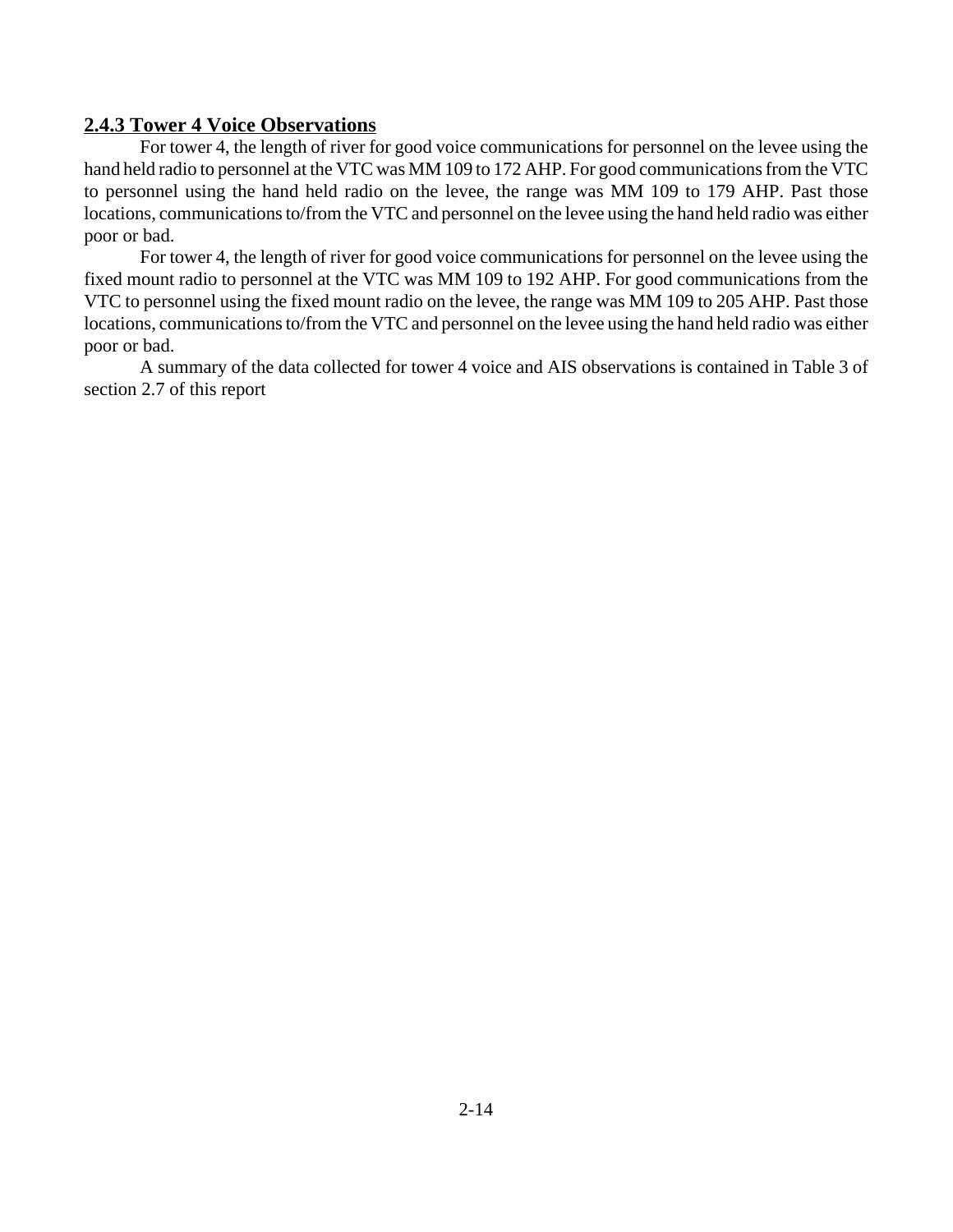#### **2. 5 Tower 5 Test Results**

#### **2.5.1 Tower 5 Signal Strength Graph**

The length of the river that encompassed the measurement locations for tower 5 was MM 210 to 299 AHP. Graph 5A shows that the peak received power for the AIS working channel was about -66 dBm and for the voice channels is about -62 dBm. The peak values occurred at MM 256, which is 1 mile beyond the northern limit of the proposed VTSA. The signal strength was -95 dBm at MM 244 and then rose back to -80 dBm at MM 248. The signal power of the AIS working channel fell below -100 dBm at MM 220 at the south end of the measurement range, and at MM 285 at the northern end.



Graph 5A Tower 5 Signal Strengths

Note that the signal strength graph for tower 5 is not symmetrical and that the measured signal strength for all three channels at the lower end (lower mile markers) is much weaker than the upper end (upper mile markers). This indicates that the optimal antenna azimuth position on the tower may be oriented to the north of tower 5, which results in a greater signal strength in that direction.

Tower 4 has similar problem. However, the optimal antenna position for tower 4 is oriented to the south which may compound the lack of signal strength between towers 4 and 5.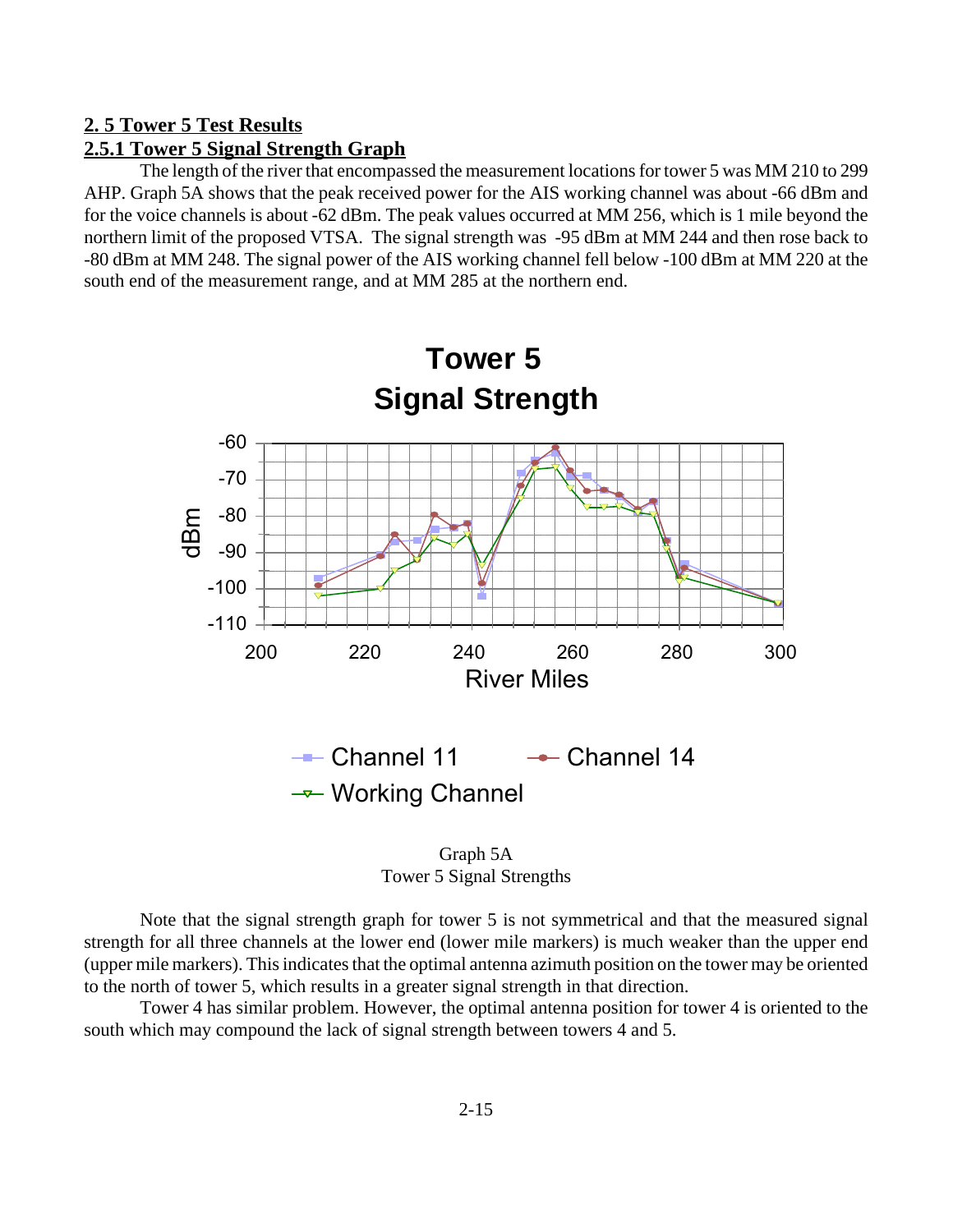

 $\leftarrow$  Zone 5 Working Channel  $\leftarrow$  Zone 4 Working Channel

Graph 5B Towers 5 and 4 Signal Overlap

Using -100 dBm as the reference point for overlapping signal strength between towers 4 and 5, Graph 5B shows that there is not sufficient signal strength for the AIS working channel from MM 195 to 220 AHP.

#### **2.5.2 Tower 5 AIS Observations**

The transponder was erratic in the southern part the measurement zone for tower 5 in switching to the AIS working channel. The transponder switched to the AIS working channel at MM 232 AHP in 7 minutes with a measured signal power of -86 dBm. After switching to the working channel, the transponder transmitted and received position reports according to the reporting schedule set by personnel at the VTC. For all measurements taken south of that location the transponder stayed on channel 70. At MM 249 AHP with a measured signal power of -75 dBm, the transponder took 13 minutes to switch from the working channel to channel 90. Interference on channel 70 or the working channel may have caused this problem to occur.

At the north end of the measurement zone for tower 5, the last location that the transponder switched to the AIS working channel was at MM 275AHP. The transponder took 1 minute and 45 seconds to switch from channel 70 to 90. After switching to the working channel, the transponder transmitted and received position reports according to the reporting schedule set by personnel at the VTC. The measured signal power of the AIS working channel at that location was -80 dBm. For all measurements taken north of that location the transponder stayed on channel 70.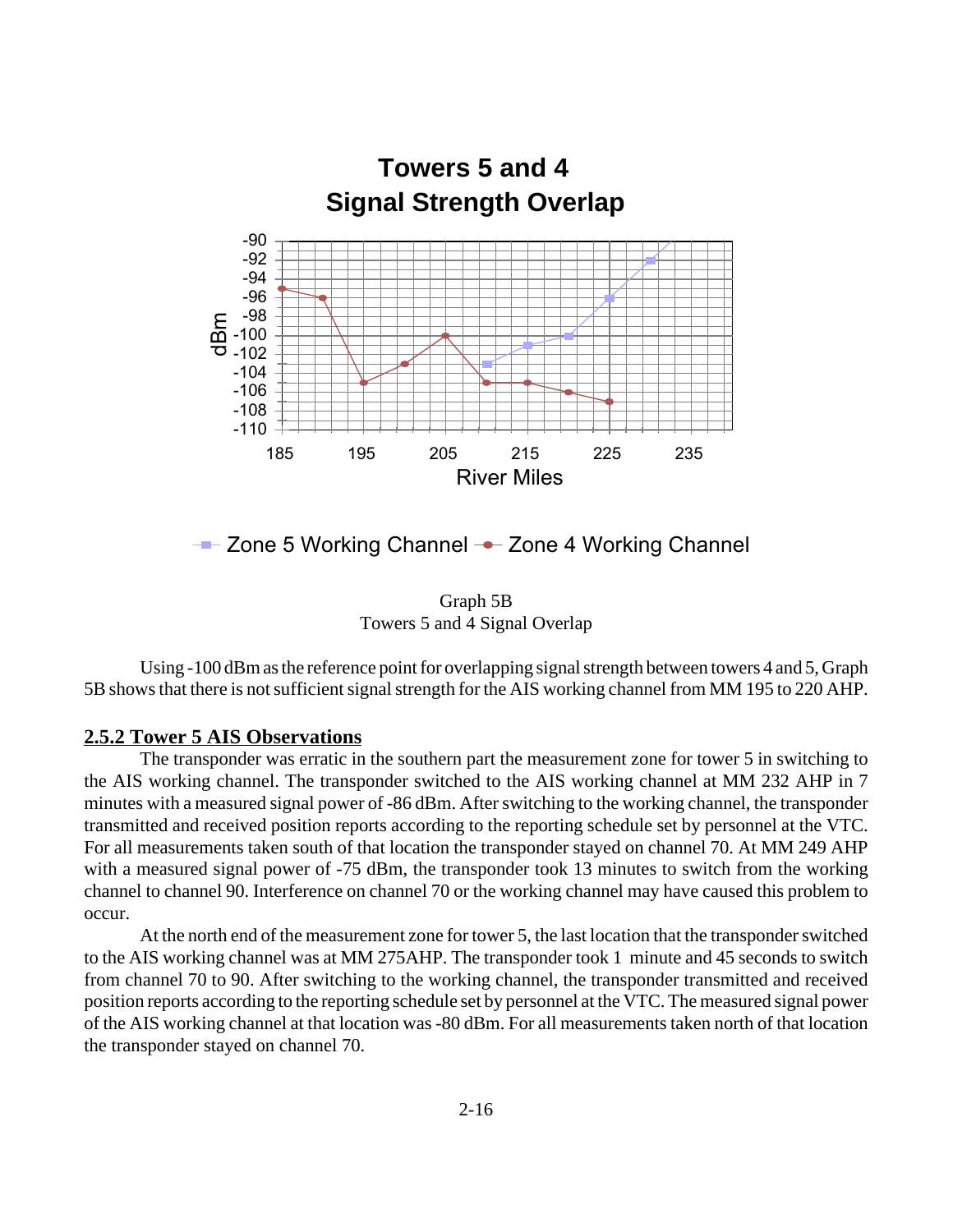Between the southern last location (MM 232) and northern last location (MM 275) that the transponder switched to the AIS working channel, the transponder did not switch to the AIS working channel at mile markers 242 and 259 AHP.

#### **2.5.3 Tower 5 Voice Observations**

For tower 5, the length of river for good voice communications for personnel on the levee using the hand held radio to personnel at the VTC was MM 249 to 262 AHP. For good communications from the VTC to personnel using the hand held radio on the levee, the range was MM 249 to 277 AHP. Past those locations, communications to/from the VTC and personnel on the levee using the hand held radio was either poor or bad.

For tower 5, the length of river for good voice communications for personnel on the levee using the fixed mount radio to personnel at the VTC was MM 249 to 268 AHP. For good communications from the VTC to personnel using the fixed mount radio on the levee, the range was also MM 249 to 281 AHP. Past those locations, communications to/from the VTC and personnel on the levee using the fixed mount radio was either poor or bad.

A summary of the data collected for tower 5 voice and AIS observations is contained in Table 3 of section 2.7 of this report

#### **2.6 Channel 70 Observations**

The test for channel 70 was based on the amount of time that it took for a transponder to switch to the transponder working channel. In some cases the transponder promptly switched to the working channel with a signal level as low as -99 dBm, but in some cases it took up to 15 minutes to switch with a signal level of -70 dBm. The signal strength of channel 70 was not directly measured because it was difficult to determine if the transmission came from the towers or transponders themselves. Due to the test configuration, basing the coverage for channel 70 on the amount of time that the transponder took to switch to the working channel is not a true indication of coverage for channel 70.

In the test configuration, the coverage zone for each tower being tested was set to be the entire proposed VTSA so that the coverage range was far beyond the radio range of the tower. Using this method the test teams were able to find the limits of the tower radio range. However, in setting the coverage zone so large all the transponders on the river were operating in a ship-to-ship mode and the tower being tested was attempting to switch those that it could hear to ship-to-shore-to-ship mode. This intense switching process on channel 70 with so many transponders may have overwhelmed the system and caused the times for switching from channel 70 to the working channel to vary so much. In addition voice traffic on channel 70 from mariners using old radios may have caused interference to the transponder as well.

A better indication for channel 70 coverage should be based on the received RF power for the AIS working channels. The signal strength graphs show that the signal strength for channel 70 should be close to those measured for the AIS working channel because they are close in frequency and use the same antenna. At times, the transponder switched to the AIS working channel within 1 dB of the reference level of -100 dBm so it did perform to its design specification.

#### **2.7 Summary Table**

A summary of the test results for each tower's voice and data observations is shown below in Table 3.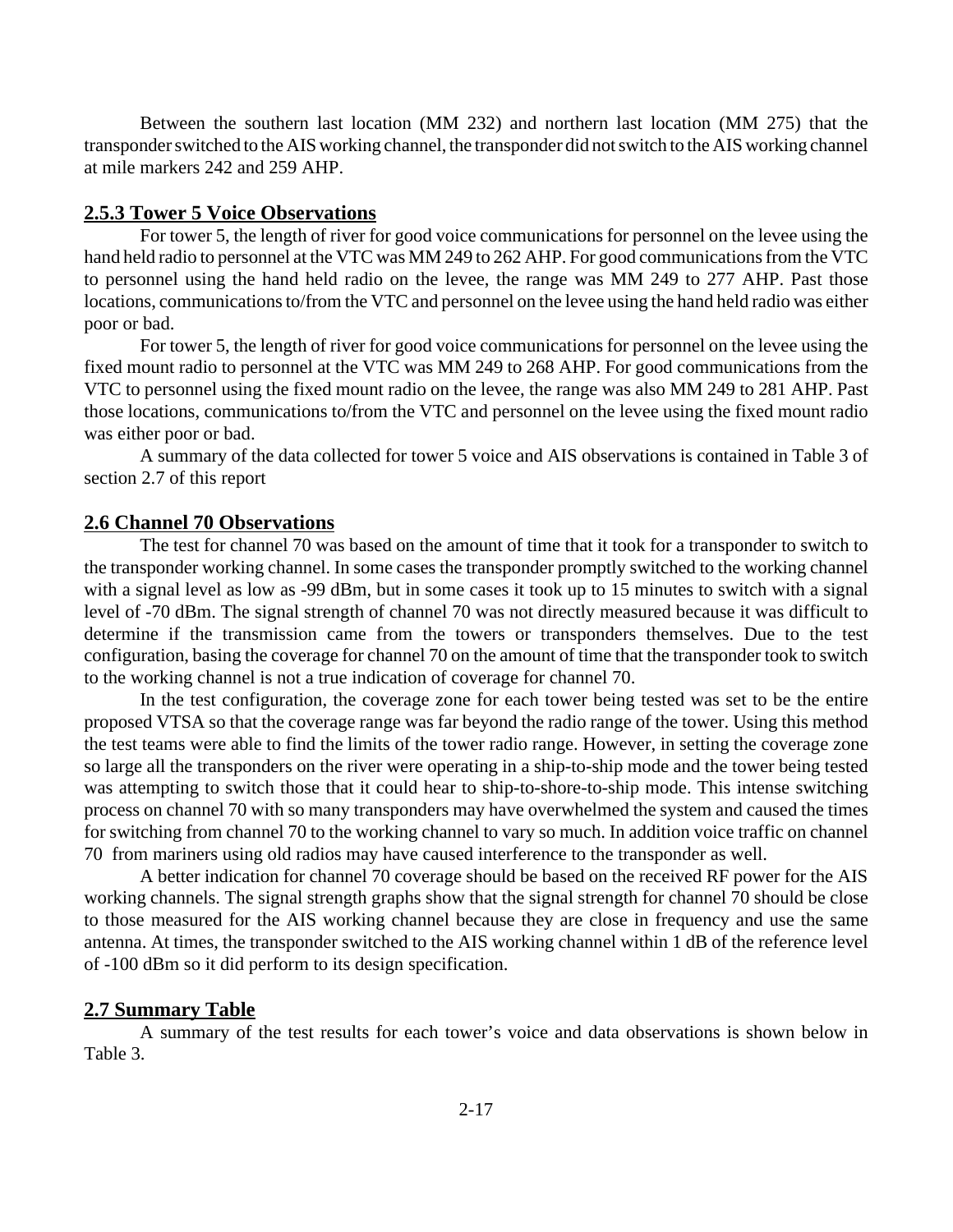**Table 3 Voice and AIS Results and Summary Observations**

| Tower                                                                                            | AIS Working<br>Channel<br>$$ -100$ dBm | Transponder switch<br>to AIS working<br>Channel | Levee to VTC<br>Good Communications<br>Hand Held Radio | VTC to Levee<br>Good Communications<br>Hand Held Radio             | Levee to VTC<br>Good Communications<br><b>Fixed Mount Radio</b> | VTC to Levee<br>Good Communications<br><b>Fixed Mount Radio</b>                    |
|--------------------------------------------------------------------------------------------------|----------------------------------------|-------------------------------------------------|--------------------------------------------------------|--------------------------------------------------------------------|-----------------------------------------------------------------|------------------------------------------------------------------------------------|
| Tower 1<br>Tower Location: MM 14 AHP<br><b>Measurement Range:</b><br>15 SWSB* - MM 52 AHP        | MM 22 BHP to<br>52 AHP                 | MM 18 BHP to<br><b>49 AHP</b>                   | <b>MM 10 BHP</b><br>to MM 20 AHP                       | MM 22 BHP - 43 AHP<br>SS at MM22: -76 dBm<br>SS at MM 43: -94 dBm  | 8 SWSB - 39 AHP                                                 | 8 miles SWSB to<br><b>MM 49 AHP</b><br>SS at SWSB: -99 dBm<br>SS at MM 49: -95 dBm |
| Tower 2<br>Tower Location: MM 49 AHP<br><b>Measurement Range:</b><br>MM 17 - 92 AHP              | MM 17 - 92 AHP                         | MM 30 - 70 AHP                                  | MM 27 - 70 AHP                                         | MM 27 - 87 AHP<br>SS at MM 27: -81 dBm<br>SS at MM 87: -95 dBm     | MM 24 - 92 AHP                                                  | MM 24 - 92 AHP<br>SS at MM 24 -83 dBm<br>SS at MM 92: -98 dBm                      |
| Tower 3<br>Tower Location: MM 93 AHP<br><b>Measurement Range:</b><br>MM 49 - 137 AHP             | MM 70 - 127<br>AHP                     | MM 67 - 126 AHP                                 | MM 85 - 122 AHP                                        | MM 67 - 137 AHP<br>SS at MM 67: -93 dBm<br>SS at MM 137: -90 dBm   | MM 64 - 118 AHP                                                 | MM 57 - 137 AHP<br>SS at MM 57: -102 dBm<br>SS at MM 137: -90 dBm                  |
| Tower <sub>4</sub><br>Tower Location: MM150 AHP<br><b>Measurement Range:</b><br>MM 99 - 221 AHP  | MM 105 - 195<br>AHP                    | MM 125 - 172 AHP                                | MM 109 - 172 AHP                                       | MM 109 - 179 AHP<br>SS at MM 109: -85 dBm<br>SS at MM 179: -87 dBm | MM 109 - 192 AHP                                                | MM 109 - 205 AHP<br>SS at MM 109: -85 dBm<br>SS at MM 205: -99 dBm                 |
| Tower 5<br>Tower Location: MM 256<br><b>AHP</b><br><b>Measurement Range:</b><br>MM 210 - 299 AHP | MM 220 - 285<br>AHP                    | MM 232 - 275 AHP                                | MM 249 - 262 AHP                                       | MM 249 - 277 AHP<br>SS at MM 249: -68 dBm<br>SS at MM 277: -87 dBm | MM 249 - 268 AHP                                                | MM 249 - 281AHP<br>SS at MM 249: -76 dBm<br>SS at MM 281: -94 dBm                  |

\* SWSB Southwest from Sea Buoy

SS: Signal Strength measured with spectrum analyzer using a 6 dBi gain VHF whip antenna.

AHP: Above Head of Passes, BHP: Below Head of Passes

Good Communications: The listener was able to hear the talker on the radio speaker clearly without repetition.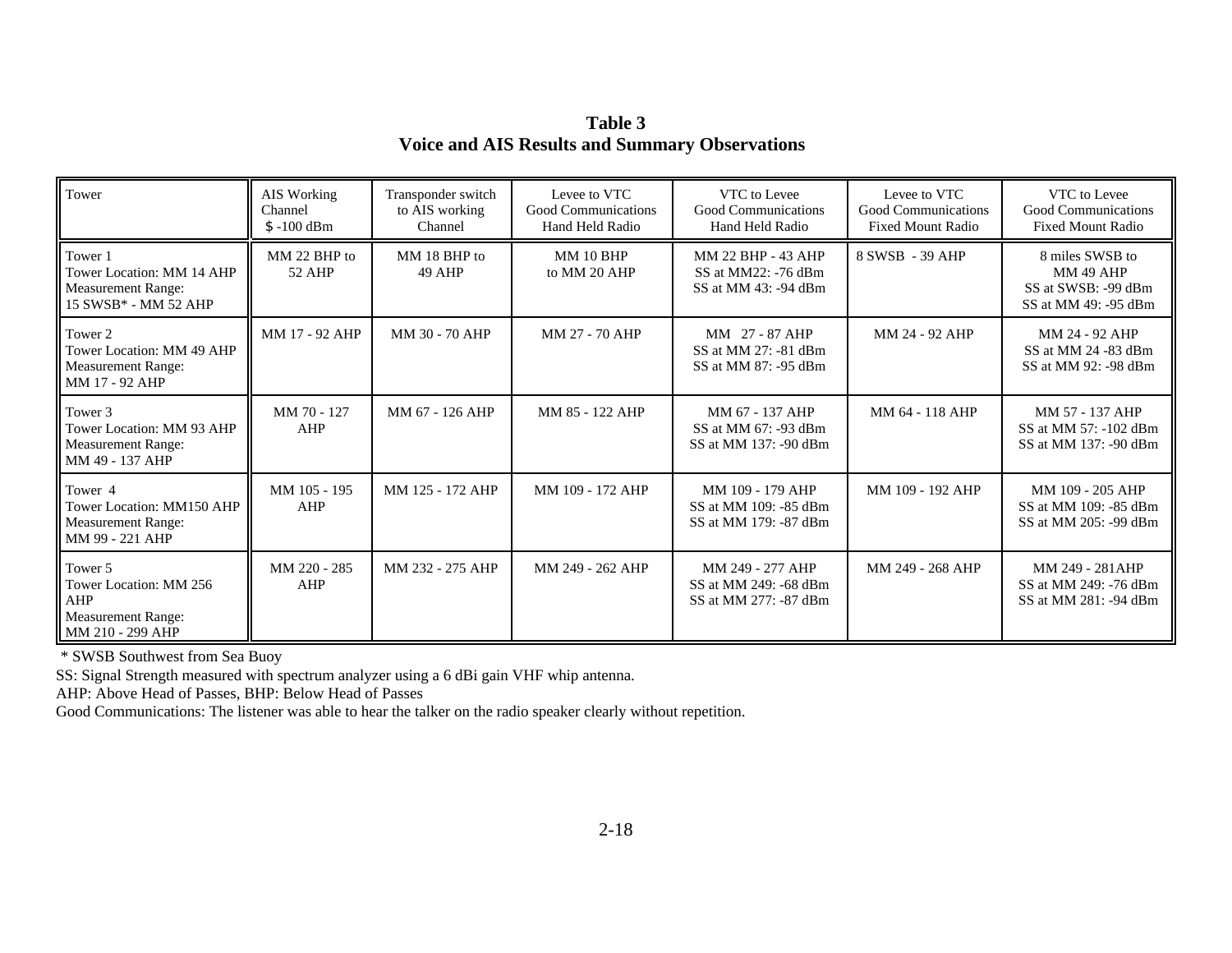#### **2.8 Impact on Test Results Using New ITU AIS Standard and Safety Margin**.

The Coast Guard intends to change the configuration of the PAWSS AIS system from the current standard, ITU-R. M825-3, to a new universal standard, ITU-R. M1371. The new standard has a much higher data rate to allow more vessels to participate in its local operating area and have higher position reporting rates as well. In addition, systems similar to PAWSS like those used for tracking and navigating commercial aircraft usually have a safety margin of 6-10 dB designed into their RF link budget. This margin is designed into the RF link budget of the system to take into account the effects of equipment variation, multi-path, and antenna shielding and installation.

Therefore, an additional 6dB of margin in the AIS shore-to-ship link would help account for those effects as well as ITU-R. M 1371's higher data rate. The signal strength graphs show that with a margin of 6 dB, the new reference level for the AIS received power would be -94 dBm. The graphs also show that the only areas affected by this new reference level would be those that are already lacking sufficient signal strength, which are below tower 1 and between towers 4 and 5.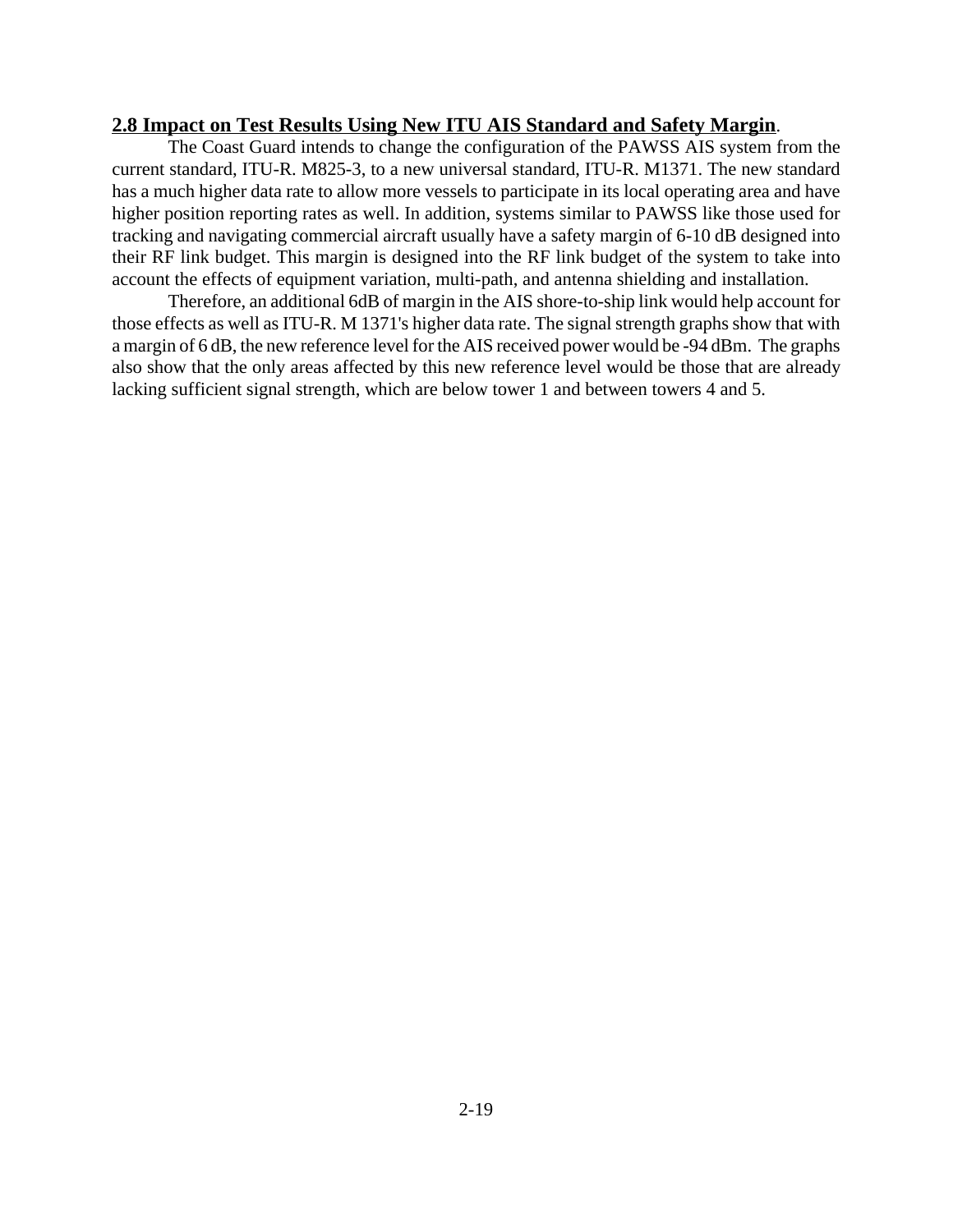## **SECTION 3 CONCLUSIONS and RECOMMENDATIONS**

#### **3.1 Transponder Working Channel Conclusions**

The following conclusions for the working channel are based on the results of these tests and a signal level of -100 dBm:

1. There is not sufficient signal strength for the working channel from 1 mile south of the sea buoy and out from the sea buoy into the Gulf of Mexico from tower 1 located at Venice.

2. There is sufficient signal strength for the working channel from MM 22 BHP to195 AHP and from MM 220 to 285 AHP.

3. There is not sufficient signal strength for the working channel from MM 195 to 220 AHP.

#### **3.2 Voice Channel Conclusions**

Table 4 summarizes the quality ranking of the voice communications by mile markers.

| Mode                             | Good Communications                                                                   | Poor or Bad Communications                           |
|----------------------------------|---------------------------------------------------------------------------------------|------------------------------------------------------|
| Mobile to VTC<br>Hand Held Radio | 10 miles BHP - MM 20 AHP<br>MM 27 - 70 AHP<br><b>MM 85-171 AHP</b><br>MM 249 -262 AHP | MM 23 - 25 AHP<br>MM 73 - 80 AHP<br>MM 175 - 242 AHP |
| Fixed Mount Radio                | 8 Miles SWSB - MM192 AHP<br>MM 249 - 272 AHP                                          | MM 199 - 242 AHP                                     |
| VTC to Mobile<br>Hand Held Radio | 22 miles BHP - MM179 AHP<br>MM 249-277 AHP                                            | MM182 - 242 AHP                                      |
| <b>Fixed Mount Radio</b>         | 8 miles SWSB - MM 205 AHP<br>MM 249 -281 AHP                                          | MM 210 - 242                                         |

Table 4 Voice Coverage Summary

As Table 4 shows, the weak link in voice communications is in the levee-to-VTC direction. The range for good communications in the VTC-to-levee direction is greater than the levee-to-VTC direction.